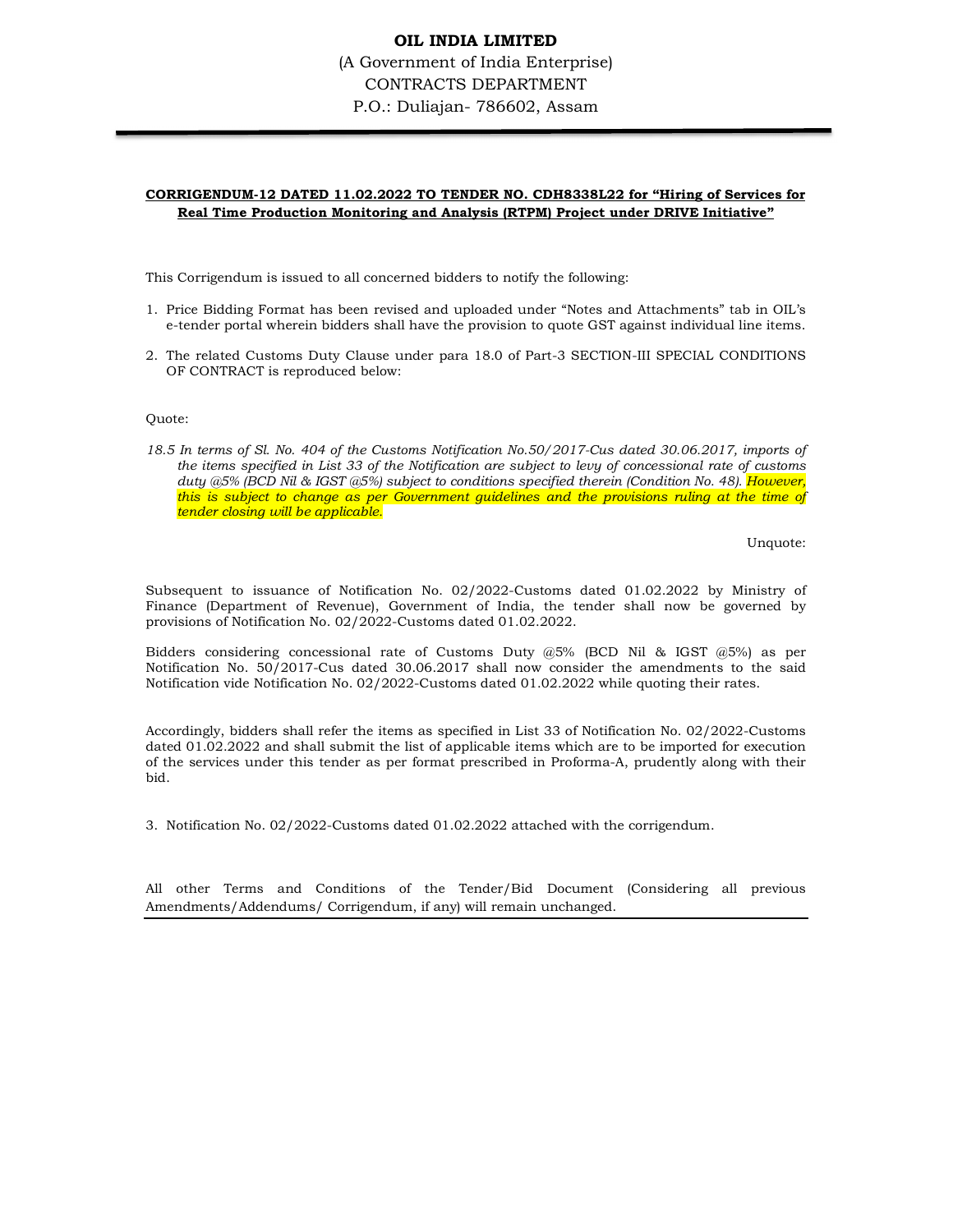## [TO BE PUBLISHED IN THE GAZETTE OF INDIA, EXTRAORDINARY, PART II, SECTION 3, SUB-SECTION(i)]

# GOVERNMENT OF INDIA MINISTRY OF FINANCE (DEPARTMENT OF REVENUE)

#### Notification No. 02/2022-Customs

New Delhi, the 1<sup>st</sup> February, 2022

G.S.R. …..(E).— In exercise of the powers conferred by sub-section (1) of section 25 of the Customs Act, 1962 (52 of 1962) and sub-section (12) of section 3 of the Customs Tariff Act, 1975 (51 of 1975), the Central Government, on being satisfied that it is necessary in the public interest so to do, hereby makes the following further amendments in the notification of the Government of India in the Ministry of Finance (Department of Revenue), No. 50/2017-Customs, dated the 30<sup>th</sup> June, 2017, published in the Gazette of India, Extraordinary, Part II, Section 3, Sub-section (i), *vide* number G.S.R. 785(E), dated the 30<sup>th</sup> June, 2017, namely:-

In the said notification, -

- I. in the Table,
	- (1) S. No. 3A and the entries relating thereto shall be omitted with effect from the 1<sup>st</sup> day of May, 2022;
	- (2) S. No. 4 and the entries relating thereto shall be omitted;
	- (3) (a) for S. No. 6 and the entries relating thereto, the following S. Nos. and entries shall be substituted, namely: -

|     | 2)         |                                                    | 4   | 5 | (6) |
|-----|------------|----------------------------------------------------|-----|---|-----|
| "6. | 0306       | Live Vannamei shrimp (Litopenaeus vannamei)        | 10% |   |     |
| 6A. | 0306       | Live Black tiger shrimp ( <i>Penaeus monodon</i> ) | 10% |   |     |
| 6B. | 0306 19 00 | Frozen Krill                                       | 15% |   |     |
| 6C. | 0307 32 00 | <b>Frozen Mussels</b>                              | 15% |   |     |
| 6D  | 0307 43 20 | Frozen Squids                                      | 15% |   | 52. |

(b) S. Nos. 6, 6A, 6C, 6D and the entries relating thereto shall be omitted with effect from the 1<sup>st</sup> day of May, 2022;

- (4) S. Nos. 12, 13, 14 and the entries relating thereto shall be omitted with effect from the  $1<sup>st</sup>$  day of May, 2022;
- (5) (a) for S. No. 15 and the entries relating thereto, the following S. No. and entries shall be substituted, namely: -

| '1<br>÷       | n.<br>∼       | $\sim$<br>$\overline{\phantom{0}}$ | 4  | $\sim$ $\sim$<br>ぃ       | 6   |
|---------------|---------------|------------------------------------|----|--------------------------|-----|
| (15)<br>1 J . | 10 00<br>9511 | Bovine Semen                       | 5% | $\overline{\phantom{a}}$ | , , |

(b) S. No. 15 and the entries relating thereto shall be omitted with effect from the  $1<sup>st</sup>$  day of May, 2022;

- (6) S. No. 22 and the entries relating thereto shall be omitted with effect from the  $1<sup>st</sup>$  day of May, 2022;
- (7) S. No. 26 and the entries relating thereto shall be omitted;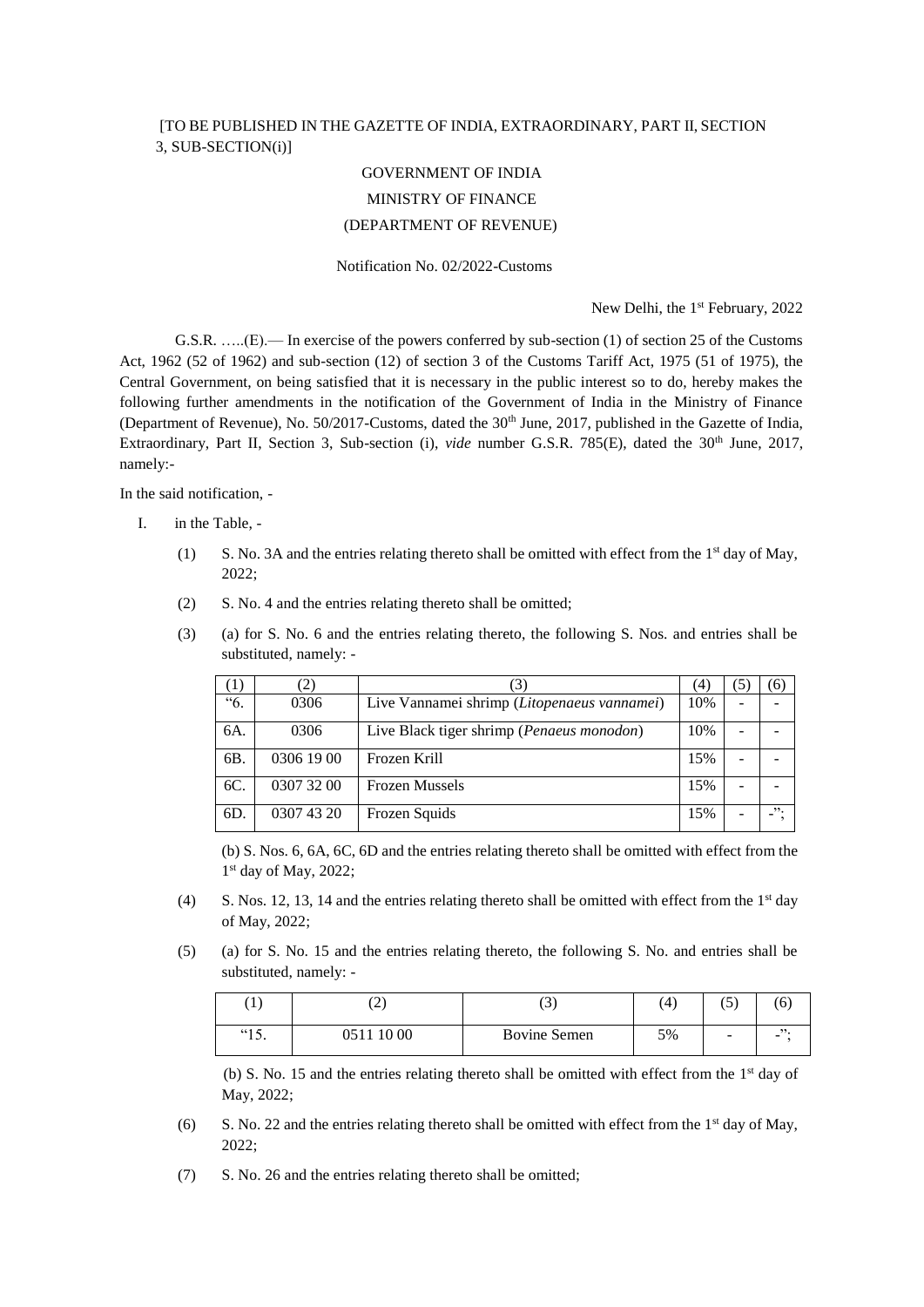- (8) S. No. 27 and the entries relating thereto shall be omitted with effect from the  $1<sup>st</sup>$  day of May, 2022;
- (9) S. No. 28 and the entries relating thereto shall be omitted;
- (10) S. Nos. 29, 30 and the entries relating thereto shall be omitted with effect from the  $1<sup>st</sup>$  day of May, 2022;
- (11) S. No. 31 and the entries relating thereto shall be omitted;
- (12) S. No. 33 and the entries relating thereto shall be omitted;
- (13) S. Nos. 34, 35, 37, 39, 41, 42, 43, 45 and the entries relating thereto shall be omitted with effect from the 1st day of May, 2022;
- (14) S. No. 48 and the entries relating thereto shall be omitted with effect from the 1<sup>st</sup> day of May, 2022;
- (15) S. No. 50 and the entries relating thereto shall be omitted;
- (16) (a) against S. No. 51, in column (4), for the entry, the entry "5%" shall be substituted;

(b) S. No. 51 and the entries relating thereto shall be omitted with effect from the 1<sup>st</sup> day of May, 2022;

- (17) S. No. 52 and the entries relating thereto shall be omitted;
- (18) S. No. 55 and the entries relating thereto shall be omitted with effect from the 1<sup>st</sup> day of May, 2022;
- (19) after S. No. 80 and the entries relating thereto, the following S. No. and entries shall be inserted, namely: -

|  |                                                                  | (4) |  |
|--|------------------------------------------------------------------|-----|--|
|  | "80A.   1518   Algal Oil for manufacturing of aquatic feed   15% |     |  |

- (20) S. No. 82 and the entries relating thereto shall be omitted;
- (21) S. No. 91 and the entries relating thereto shall be omitted with effect from the  $1<sup>st</sup>$  day of May, 2022;
- (22) (a) after S. No. 91 and the entries relating thereto, the following S. No. and entries shall be inserted, namely: -

|       |            | ر_                                   |     | $\sim$<br>ັ |     |
|-------|------------|--------------------------------------|-----|-------------|-----|
| "91A. | 1801 00 00 | Cocoa beans, whole or broken, raw or | 15% | -           | , , |
|       |            | roasted                              |     |             |     |

(b) S. No. 91A and the entries relating thereto shall be omitted with effect from the 1st day of May, 2022;

- (23) S. No. 96 and the entries relating thereto shall be omitted;
- (24) S. No. 97 and the entries relating thereto shall be omitted with effect from the 1<sup>st</sup> day of May, 2022;
- (25) against S. No. 100, for the entry in column (2), the entry "2008 93 00, 2202 99" shall be substituted;
- (26) S. Nos. 106, 117 and the entries relating thereto shall be omitted with effect from the  $1<sup>st</sup>$  day of May, 2022;
- (27) S. Nos. 119A, 120, 121 and the entries relating thereto shall be omitted with effect from the 1 st day of May, 2022;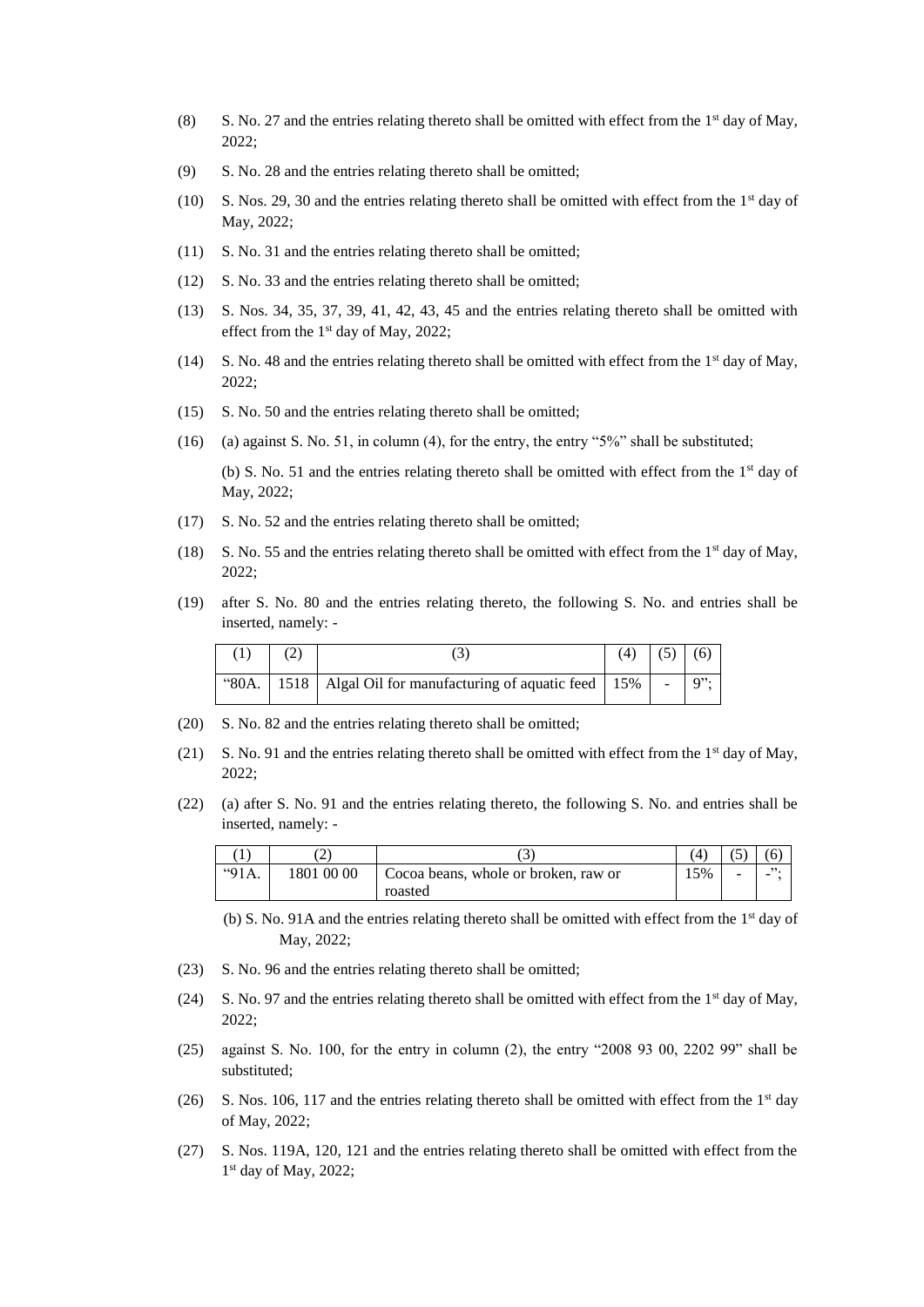- (28) S. No. 122 and the entries relating thereto shall be omitted;
- (29) S. No. 123 and the entries relating thereto shall be omitted with effect from the 1<sup>st</sup> day of May, 2022;
- (30) S. No. 124 and the entries relating thereto shall be omitted;
- (31) S. No. 127 and the entries relating thereto shall be omitted with effect from the 1<sup>st</sup> day of May, 2022;
- (32) S. Nos. 129, 130 and the entries relating thereto shall be omitted with effect from the 1<sup>st</sup> day of May, 2022;
- (33) against S. No. 132, in column (3),-
	- (a) in clause (A), the following proviso shall be inserted at the end, namely:-

"Provided that nothing contained in this S. No. shall have effect after 31<sup>st</sup> March, 2023.";

(b) clause (B) shall be omitted;

- (34) S. Nos. 134, 135, 136, 137, 138 and the entries relating thereto shall be omitted with effect from the  $1<sup>st</sup>$  day of May, 2022;
- (35) S. Nos. 142, 143, 144, 146, 147, 147A and the entries relating thereto shall be omitted with effect from the 1st day of May, 2022;
- (36) after S. No. 147A and the entries relating thereto, the following S. Nos. and entries shall be inserted, namely: -

| (1)    | (2)     | (3)                     | (4)  | $\left(5\right)$ | (6)     |
|--------|---------|-------------------------|------|------------------|---------|
| "147B. | 2710 19 | Fuel oil                | 2.5% |                  |         |
| 147C.  | 2710 19 | Straight run fuel oil   | 2.5% |                  |         |
| 147D.  | 2710 19 | Low sulphur wax residue | 2.5% |                  |         |
| 147E.  | 2710 19 | Vacuum residue, Slurry  | 2.5% |                  |         |
| 147F.  | 2710 19 | vacuum gas oil          | 2.5% |                  | $\cdot$ |

- (37) S. No. 151 and the entries relating thereto shall be omitted;
- (38) S. No. 154 and the entries relating thereto shall be omitted with effect from the 1st day of May, 2022;
- (39) S. Nos. 156, 157, 157A and the entries relating thereto shall be omitted with effect from the 1st day of May, 2022;
- (40) S. Nos. 159, 161 and the entries relating thereto shall be omitted;
- (41) against S. No. 166, in column (2), for the entries, the entries "28, 29, 30 or 38" shall be substituted;
- (42) after S. No. 166 and the entries relating thereto, the following S. No. and the entries shall be inserted with effect from the 1<sup>st</sup> day of April, 2024, namely:-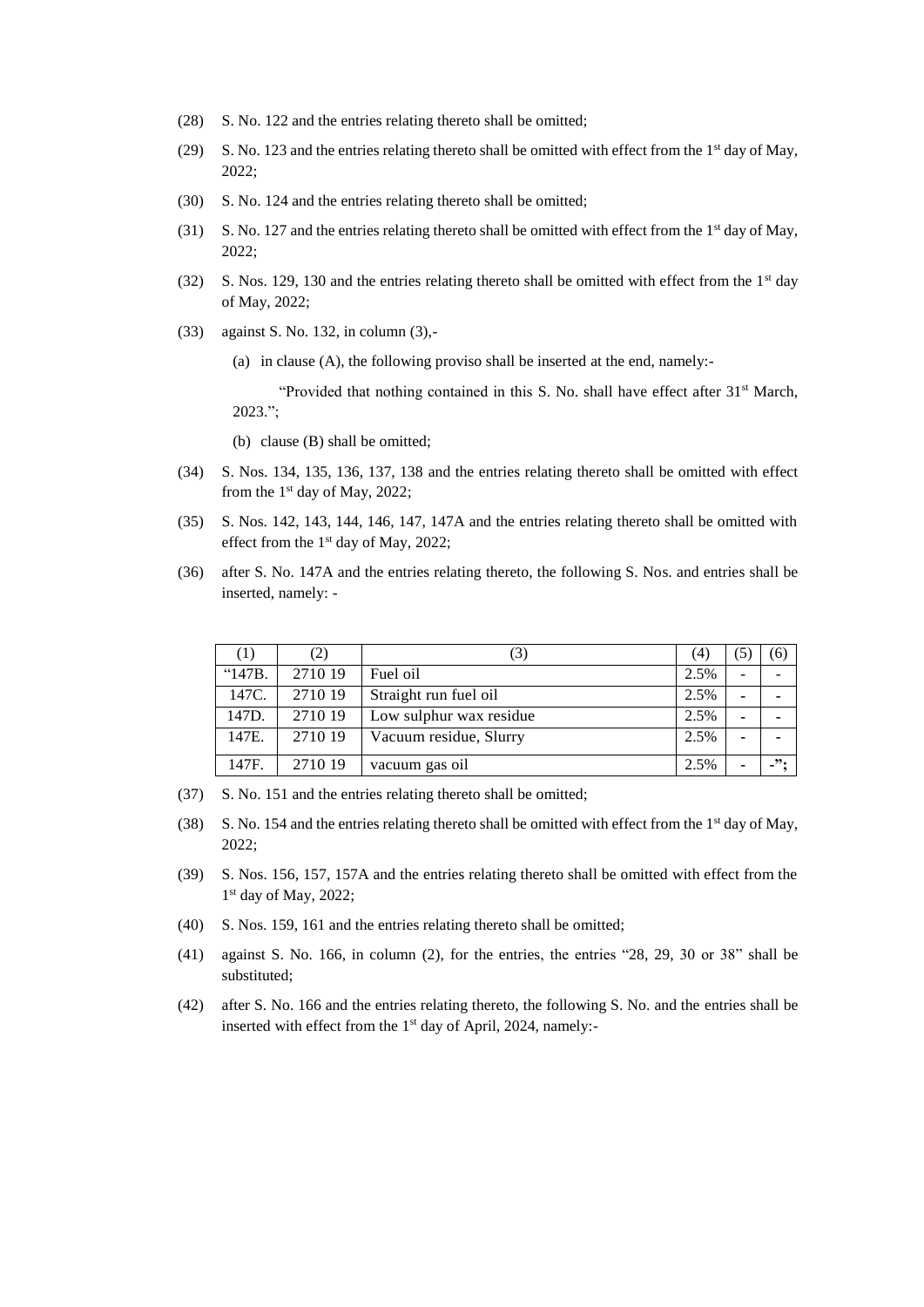| $\pm$  |                 | $\left[3\right]$                                    | (4) | (5) |     |
|--------|-----------------|-----------------------------------------------------|-----|-----|-----|
| "166A. | 28, 29<br>or 30 | Bulk drugs used in the manufacture of:              |     |     |     |
|        |                 | (i) Poliomyelitis Vaccine (Inactivated and<br>live) | 5%  |     |     |
|        |                 | (ii) Monocomponent insulins                         | 5%  |     | q". |

- (43) against S. No. 167, in column (3),-
	- (a) clause (C) and the entries relating thereto shall be omitted;
	- (b) after clause (C) so omitted, the following clause and entries relating thereto shall be inserted, which shall remain in force till the 31<sup>st</sup> day of March, 2024, namely:-

|                                                  | (4) |        |
|--------------------------------------------------|-----|--------|
| "(D) Bulk drugs used in the manufacture of:      |     |        |
| (i) Poliomyelitis Vaccine (Inactivated and live) | Nil |        |
| (ii) Monocomponent insulins                      | Nil | $9$ ": |
|                                                  |     |        |

(44) after S. No. 167 and the entries relating thereto, the following S. No. and entries shall be inserted, namely: -

|                 |      |                                                  | 4   |       |
|-----------------|------|--------------------------------------------------|-----|-------|
| $^{\circ}167A.$ |      | 30 or   Drugs or medicines used for treatment of | Nil | 1222. |
|                 | 9804 | rare diseases                                    |     |       |
|                 |      |                                                  |     |       |

(45) (a) against S. No. 169, in column (2), after the entry "2823 00 10", the entry "2837 11 00" shall be inserted;

(b) S. No. 169 and the entries relating thereto shall be omitted with effect from the  $1<sup>st</sup>$  day of May, 2022;

- (46) S. No. 171 and the entries relating thereto shall be omitted;
- (47) S. No. 173 and the entries relating thereto shall be omitted;
- (48) S. No. 174 and the entries relating thereto shall be omitted with effect from the  $1<sup>st</sup>$  day of May, 2022;
- (49) S. No. 175 and the entries relating thereto shall be omitted;
- (50) S. No. 178 and the entries relating thereto shall be omitted with effect from the 1<sup>st</sup> day of May, 2022;
- (51) S. No. 180 and the entries relating thereto shall be omitted with effect from the 1<sup>st</sup> day of May, 2022;
- (52) S. No. 182 and the entries relating thereto shall be omitted with effect from the 1<sup>st</sup> day of May, 2022;
- (53) S. No. 185 and the entries relating thereto shall be omitted with effect from the 1<sup>st</sup> day of May, 2022;
- (54) S. No. 187 and the entries relating thereto shall be omitted;
- (55) S. No. 192 and the entries relating thereto shall be omitted;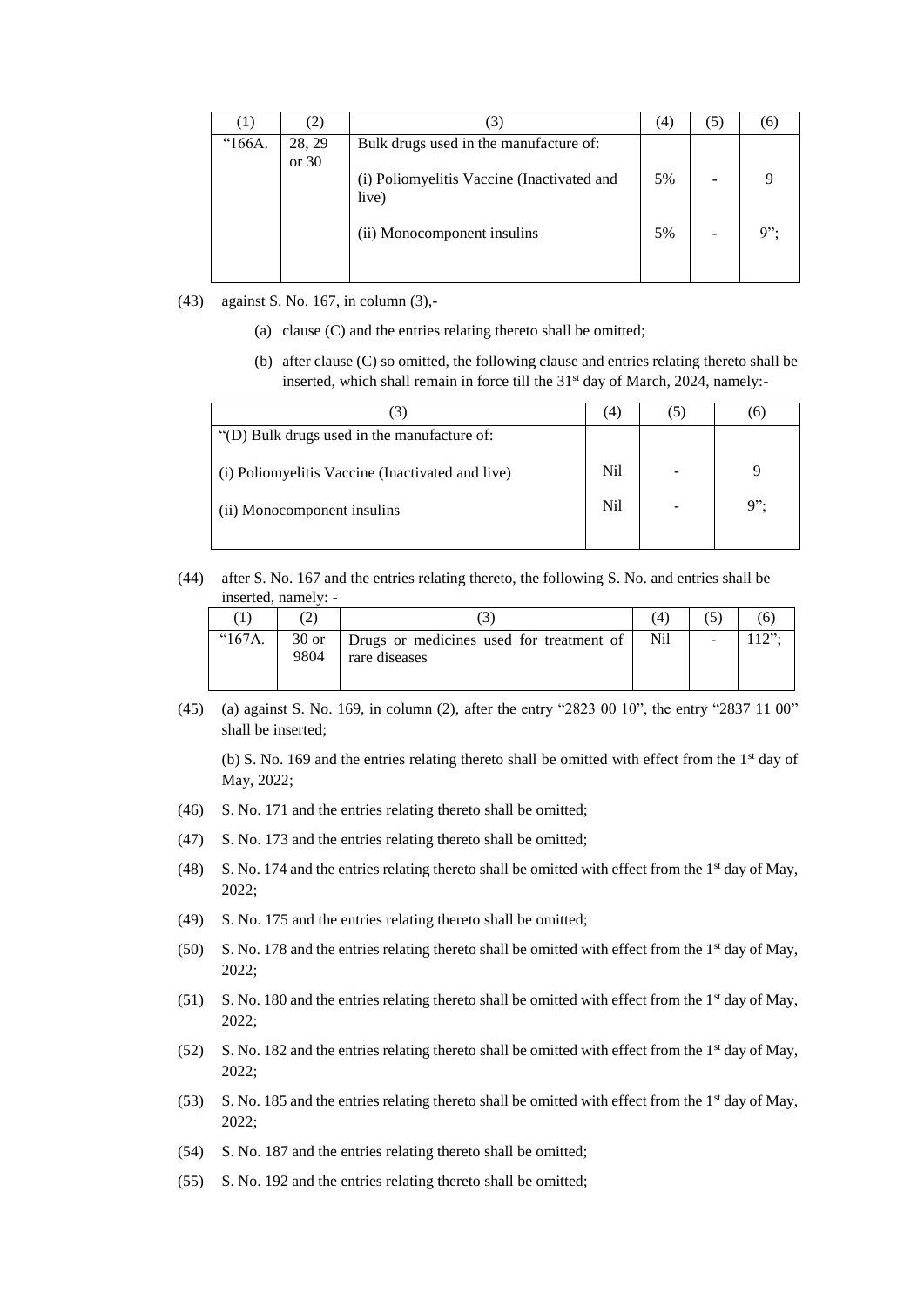- (56) S. Nos. 193, 194, 195, 196, 197, 198, 199 and the entries relating thereto shall be omitted with effect from the 1<sup>st</sup> day of May, 2022;
- (57) against S. No. 200, in column (4), for the entry, the entry "2.5%" shall be substituted;
- (58) S. Nos. 200, 201, 202A and the entries relating thereto shall be omitted with effect from the 1st day of May, 2022;
- (59) (a) after S. No. 204 and the entries relating thereto, the following S. No. and entries shall be inserted, namely: -

|        | $\sim$<br>∼                                       | ~           | ΄4 | $\rightarrow$<br>◡ | b     |
|--------|---------------------------------------------------|-------------|----|--------------------|-------|
| "204А. | 00<br>15.21<br>$20^{\circ}$<br>27 I.J<br>$\sim$ 1 | Acetic Acid | 5% | -                  | <br>- |

(b) S. No. 204A and the entries relating thereto shall be omitted with effect from the  $1<sup>st</sup>$  day of May, 2022;

- (60) S. Nos. 206, 207, 208, 210, 211 and the entries relating thereto shall be omitted with effect from the  $1<sup>st</sup>$  day of May, 2022;
- (61) S. Nos. 215, 216, 216A and the entries relating thereto shall be omitted;
- (62) S. No. 219 and the entries relating thereto shall be omitted with effect from the 1<sup>st</sup> day of May, 2022;
- (63) S. No. 224 and the entries relating thereto shall be omitted;
- (64) S. Nos. 231, 232 and the entries relating thereto shall be omitted with effect from the  $1<sup>st</sup>$  day of May, 2022;
- (65) S. Nos. 233, 234, 235, 236 and the entries relating thereto shall be omitted;
- (66) S. No. 240 and the entries relating thereto shall be omitted with effect from the 1<sup>st</sup> day of May, 2022;
- (67) S. Nos. 241, 242, 248 and the entries relating thereto shall be omitted;
- (68) S. Nos. 250, 251 and the entries relating thereto shall be omitted with effect from the  $1<sup>st</sup>$  day of May, 2022;
- (69) against S. No. 257, in column (6), for the entry, the entries "9 and 108" shall be substituted;
- (70) after S. No. 257 and the entries relating thereto, the following S. Nos. and entries shall be inserted, namely:-

|        | (2)                        | (3)                                                                                                                                                                                                                                                                                          | (4) | (5) | (6)   |
|--------|----------------------------|----------------------------------------------------------------------------------------------------------------------------------------------------------------------------------------------------------------------------------------------------------------------------------------------|-----|-----|-------|
| "257A. | 39, 48                     | The following goods, when imported by                                                                                                                                                                                                                                                        | Nil |     | 9 and |
|        | or any<br>other<br>Chapter | bonafide exporters for use in the<br>manufacture of handicraft items for export,<br>namely:-<br>back of photo frames, fittings for photo<br>(a)<br>frame $/$ box<br>(b) motifs for attachment on<br>export<br>products<br>(c) decorative paper for lamp shade<br>(d) prints for photo frames |     |     | 108   |
|        |                            | (e) hardware brass and metal fittings for                                                                                                                                                                                                                                                    |     |     |       |
|        |                            | furniture                                                                                                                                                                                                                                                                                    |     |     |       |
|        |                            | (f)<br>handles/blades for cutlery                                                                                                                                                                                                                                                            |     |     |       |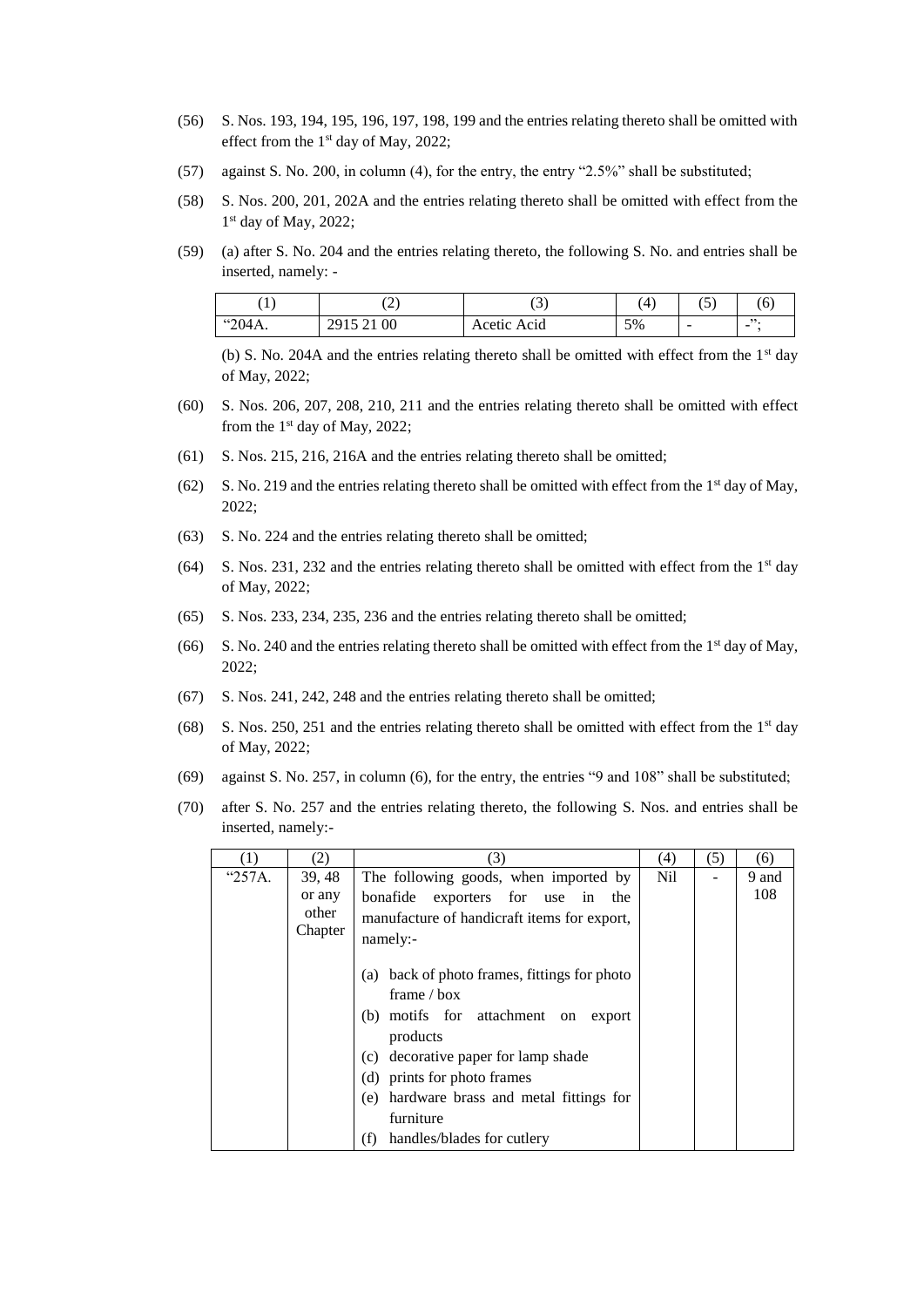|       |                                      | inlay cards, sensors, stickers, poly<br>(g)<br>bags, alarm tags, alarm chips, security<br>chips<br>(h) zipper, zipper head, fasteners, pullers,<br>sliders, end stoppers, eyelets, hooks,<br>eyes, rivets, studs, buttons, magnet<br>buttons, buckles, fusible embroider<br>prints, sequins, metal chain, dog hook,<br>'D' ring, 'O' ring, bridge fitting, metal<br>frame / bag frame, metal letters<br>/interior plate/logo<br>faucet / lotion pump for dispensers of<br>(i)<br>plastic/stainless steel/metal                                                                                                                                                                                                                                                                                                                                                                                                                                         |     |                   |
|-------|--------------------------------------|--------------------------------------------------------------------------------------------------------------------------------------------------------------------------------------------------------------------------------------------------------------------------------------------------------------------------------------------------------------------------------------------------------------------------------------------------------------------------------------------------------------------------------------------------------------------------------------------------------------------------------------------------------------------------------------------------------------------------------------------------------------------------------------------------------------------------------------------------------------------------------------------------------------------------------------------------------|-----|-------------------|
| 257B. | 39, 48<br>or any<br>other<br>Chapter | The following goods, when imported by<br>bonafide<br>exporters<br>for<br>the<br>use<br>in<br>manufacture of textile or leather garments<br>for export, namely: -<br>(a) fasteners including buttons and snap<br>fasteners, zip fasteners<br>(b) inlay cards<br>(c) buckles, eyelets, hooks and eyes, rivets<br>(d) collar stays, collar patties, butterfly and<br>other garment stays including plastic<br>stays<br>(e) embroidery motifs or prints<br>$(f)$ laces<br>(g) badges including embroidered badges<br>(h) sequins<br>(i)<br>toggles<br>studs<br>(i)<br>(k) printed bags<br>anti-theft devices like labels, tags and<br>(1)<br>sensors<br>(m) poly pouch, high density sticker, heat<br>transfer sticker<br>(n) anglets on draw strings-hooded jacket<br>(o) pin bullets for packing, plastic tag<br>bullets, metal tabs, bows, ring and slider<br>and rings;<br>(p) lining and inter-lining materials<br>(q) wet blue chrome tanned leather | Nil | 9 and<br>108      |
| 257C. | 39, 48<br>or any<br>other<br>Chapter | The following goods, when imported by<br>bonafide<br>exporters<br>for<br>in<br>the<br>use<br>manufacture<br>$\sigma f$<br>leather<br>synthetic<br><b>or</b><br>footwear, or other leather products, for<br>export, namely: -<br>(a) buckles, "D" Rings and "O" Rings,                                                                                                                                                                                                                                                                                                                                                                                                                                                                                                                                                                                                                                                                                  | Nil | 9 and<br>$108$ "; |
|       |                                      | eyelets, hooks and eyes, rivets, studs,<br>decorative fittings and metal trimmings                                                                                                                                                                                                                                                                                                                                                                                                                                                                                                                                                                                                                                                                                                                                                                                                                                                                     |     |                   |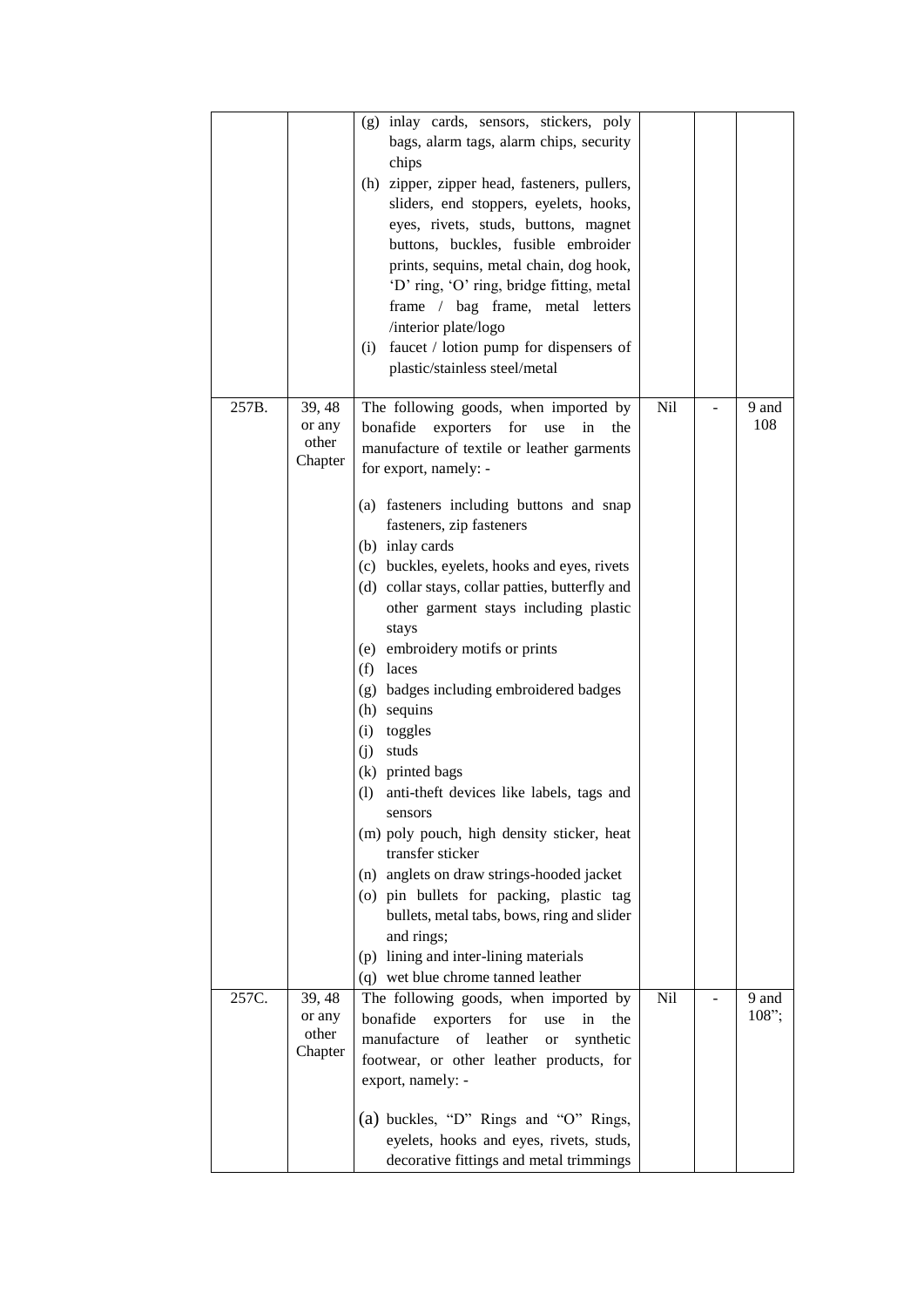| (b) buttons and snap fasteners, zip fasteners   |  |  |
|-------------------------------------------------|--|--|
| (c) locks including magnetic locks              |  |  |
| (d) metal handles, handle fittings, handle      |  |  |
| holder, metal frames, dog hooks, logos          |  |  |
| of all types, ring binders, key hooks,          |  |  |
| key rings, key holders, push clip,              |  |  |
| chains, pullers, parts of pullers, hinges       |  |  |
| and magnetic snaps                              |  |  |
| (e) loop rivets and loop oval                   |  |  |
| (f) packaging boxes                             |  |  |
| (g) saddle tree                                 |  |  |
| (h) fittings, snaps of metals or alloys         |  |  |
| fittings, embellishments,<br>(1)<br>metal       |  |  |
| webbing of any material for making              |  |  |
| harness and saddler items                       |  |  |
| stirrup of any material and stirrup bars<br>(1) |  |  |
| used for making saddle tree                     |  |  |
| $(k)$ artificial fur and alarm tag              |  |  |
| (1) magnets for use in leather goods            |  |  |
| (m) micropak labels                             |  |  |
| (n) wet blue chrome tanned leather              |  |  |

- (71) S. No. 262 and the entries relating thereto shall be omitted with effect from the 1st day of May, 2022;
- (72) S. No. 268 and the entries relating thereto shall be omitted with effect from the 1<sup>st</sup> day of May, 2022;
- (73) S. No. 277 and the entries relating thereto shall be omitted;
- (74) S. No. 281 and the entries relating thereto shall be omitted with effect from the 1st day of May, 2022;
- (75) S. No. 288 and the entries relating thereto shall be omitted;
- (76) against S. No. 289, in column (3), the following proviso shall be inserted at the end, namely:-

"Provided that nothing contained in this S. No. shall have effect after the 31<sup>st</sup> March, 2023.";

- (77) against S. No. 292, in column (4), for the entry "Nil" at both places, the entry "2.5%" shall be substituted;
- (78) S. No. 293 and the entries relating thereto shall be omitted;
- (79) S. Nos. 306, 307, 308, 309, 310, 314, 316, 317, 318, 320, 321, 323 and the entries relating thereto shall be omitted with effect from the 1<sup>st</sup> day of May, 2022;
- (80) S. No. 324 and the entries relating thereto shall be omitted;
- (81) S. Nos. 327, 328 and the entries relating thereto shall be omitted;
- (82) S. No. 332 and the entries relating thereto shall be omitted;
- (83) S. No. 338 and the entries relating thereto shall be omitted with effect from the 1<sup>st</sup> day of May, 2022;
- (84) S. No. 342 and the entries relating thereto shall be omitted with effect from the 1st day of May,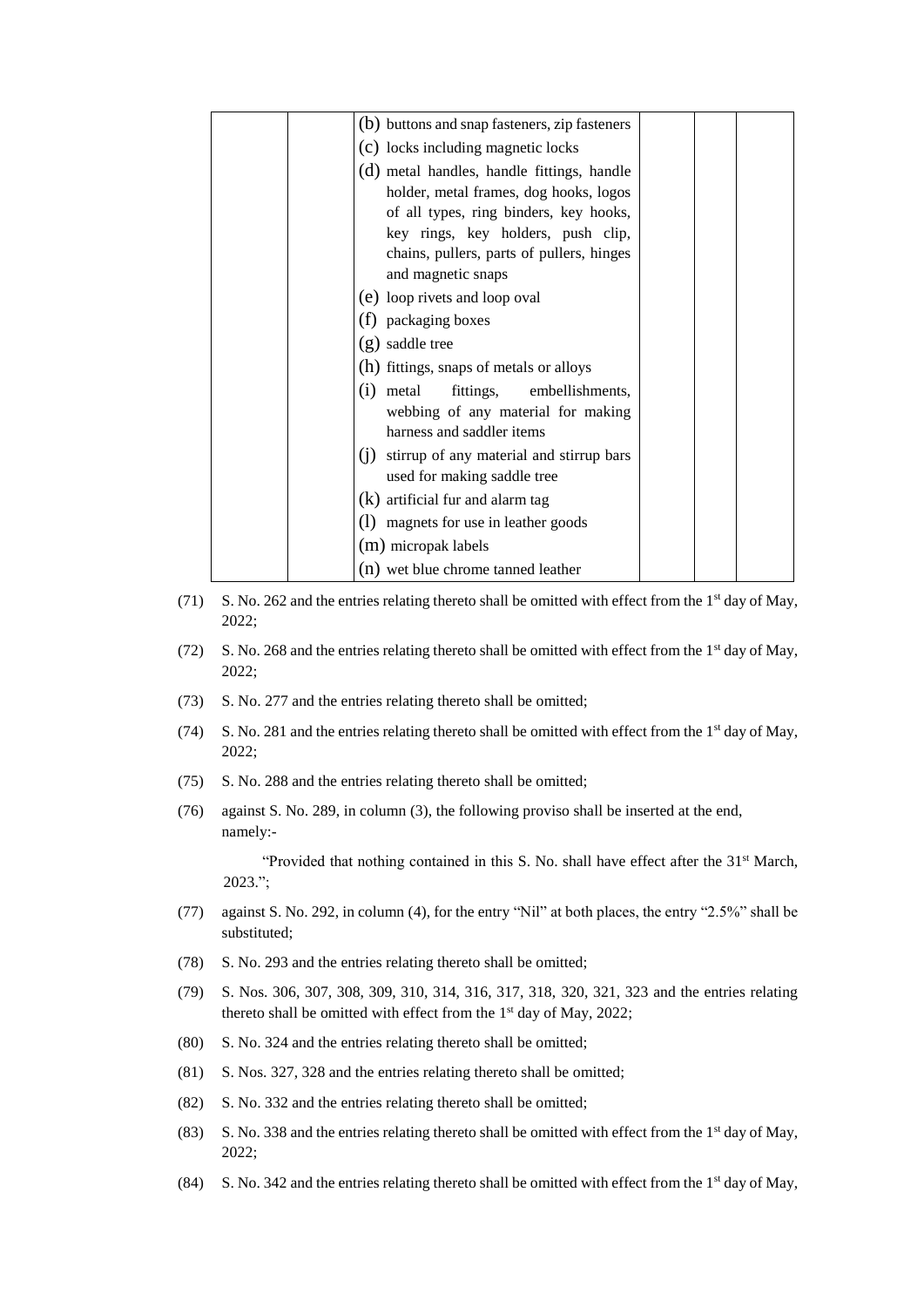2022;

- (85) S. No. 343 and the entries relating thereto shall be omitted with effect from the  $1<sup>st</sup>$  day of May, 2022;
- (86) for S. No. 344 and the entries relating thereto, the following S. No. and entries shall be substituted with effect from the 1<sup>st</sup> day of May, 2022, namely: -

|       | ∠ |                                                                       |     | 4 | $\sigma$ |
|-------|---|-----------------------------------------------------------------------|-----|---|----------|
| "344. |   | emeralds and $0.5\%$<br>Rubies,<br>sapphires, unset<br>imported uncut | and |   | "        |

(87) after S. No. 345 and the entries relating thereto, the following S. No. and entries shall be inserted, namely: -

|        |                        |                      | $^{\prime}4$ | ل،                       | (6)                                 |
|--------|------------------------|----------------------|--------------|--------------------------|-------------------------------------|
| "345A. | 7102 21,<br>7102 31 00 | Simply Sawn Diamonds | Nil          | $\overline{\phantom{a}}$ | $1^{\prime}$ $\Omega$ <sup>22</sup> |

- (88) against S. Nos. 349, 350 and 351 in column (4), for the entry, the entry "5%" shall respectively be substituted;
- (89) S. No. 364 and the entries relating thereto shall be omitted with effect from the 1<sup>st</sup> day of May 2022;
- (90) S. Nos. 366, 367 and the entries relating thereto shall be omitted with effect from the  $1<sup>st</sup>$  day of May 2022;
- (91) against S. No. 368, in column (3), the following proviso shall be inserted at the end, namely:- "Provided that nothing contained in this S. No. shall have effect after the  $31<sup>st</sup>$  March, 2023.";
- (92) S. No. 369 and the entries relating thereto shall be omitted;
- (93) after S. No. 376A and the entries relating thereto, the following S. No. and entries shall be inserted with effect from the  $1<sup>st</sup>$  day of May, 2022, namely: -

| $\mathbf{r}$ | رے         | $\sqrt{2}$<br>ر . | $\frac{4}{4}$ | $\sim$<br>U)             | (6)    |
|--------------|------------|-------------------|---------------|--------------------------|--------|
| "376AA.      | 7226 11 00 | All goods         | 5%            | $\overline{\phantom{0}}$ | "<br>- |

- (94) S. Nos. 382, 383, 384, 385 and the entries relating thereto shall be omitted with effect from the 1 st day of May, 2022;
- (95) S. Nos. 390A, 391 and the entries relating thereto shall be omitted with effect from the 1<sup>st</sup> day of May 2022;
- (96) (a) after S. No. 391 and the entries relating thereto, the following S. No. and entries shall be inserted, namely: -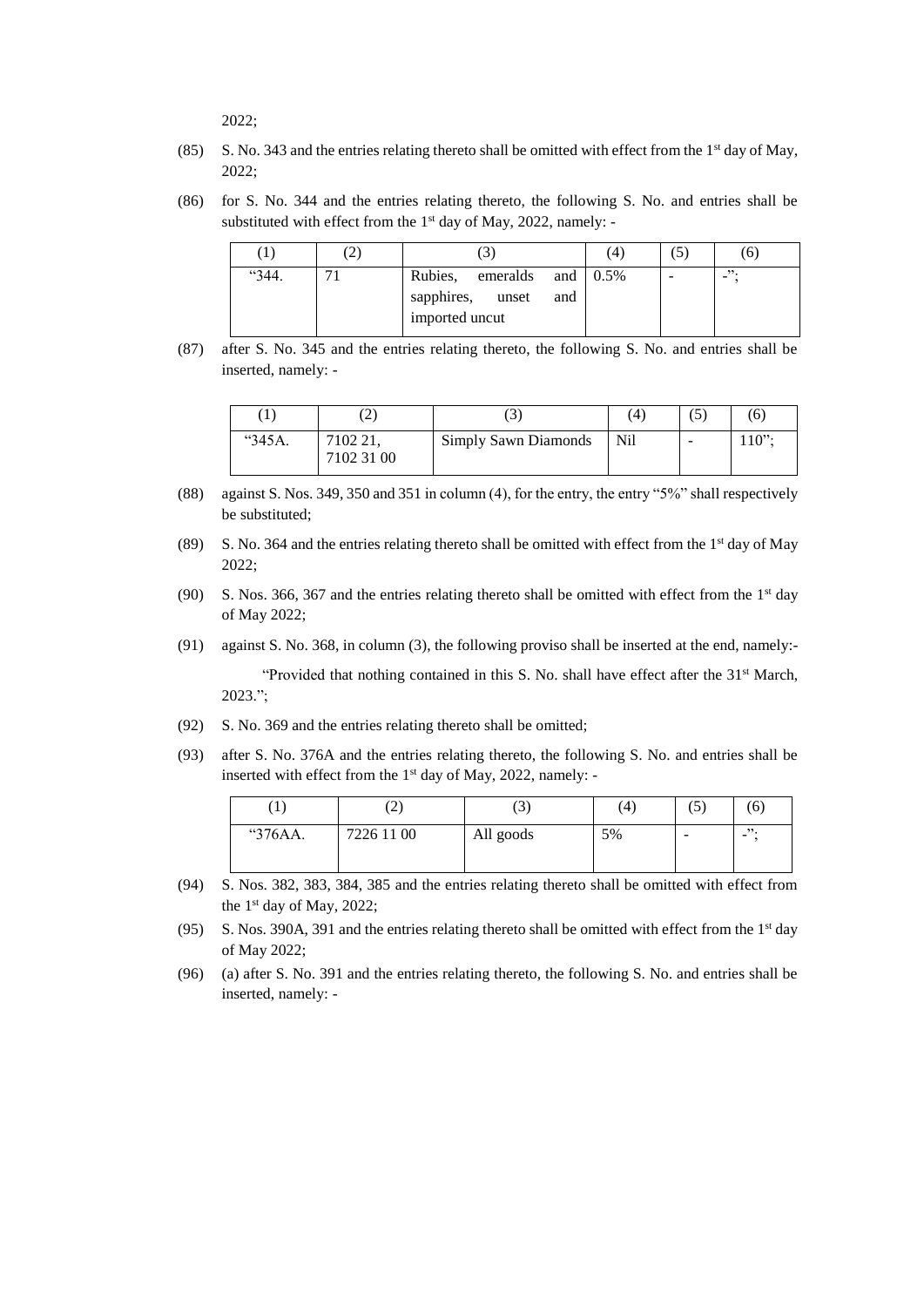| (1)    | (2)                       | (3)                                     | (4) | (5) | (6)            |
|--------|---------------------------|-----------------------------------------|-----|-----|----------------|
| "391A. | 8112 61 00,<br>8112 69 00 | The<br>following<br>goods,<br>namely: - |     |     |                |
|        |                           | (i)<br>Unwrought<br>cadmium powders     | 5%  |     |                |
|        |                           | (ii)<br>Cadmium wrought                 | 5%  |     |                |
|        |                           | (iii)<br>Waste and scrap                | 5%  |     | -".<br>$\cdot$ |
|        |                           |                                         |     |     |                |
|        |                           |                                         |     |     |                |

(b) S. No. 391A and the entries relating thereto shall be omitted with effect from the  $1<sup>st</sup>$  May, 2022;

(97) against S. Nos. 393, 394 and 395, in column (3), the following proviso shall respectively be inserted at the end, namely: -

> "Provided that nothing contained in this S. No. shall have effect after the 31<sup>st</sup> March, 2023.";

(98) against S. No. 396, in column (3), the following proviso shall be inserted at the end, namely:-

"Provided that nothing contained in this S. No. shall have effect after the 31<sup>st</sup> March, 2022.";

(99) against S. Nos. 397, 399 and 400, in column (3), the following proviso shall respectively be inserted at the end, namely: -

> "Provided that nothing contained in this S. No. shall have effect after the 31<sup>st</sup> March, 2023.";

- (100) S. No. 402 and the entries relating thereto shall be omitted;
- (101) against S. No. 403, in column (3), the following proviso shall be inserted at the end, namely:-

"Provided that nothing contained in this S. No. shall have effect after the 31<sup>st</sup> March, 2023.";

(102) for S. No. 404 and the entries relating thereto, the following S. No. and entries shall be substituted, namely: -

| $\left(1\right)$ | (2)                        | (3)                                   | (4)        | (5) | (6)  |
|------------------|----------------------------|---------------------------------------|------------|-----|------|
| 404.             | 27, 31, 38, 3              | Goods specified in column (3) of List | <b>NIL</b> | 5%  | 48"; |
|                  | 9,73,82,84,<br>85,87,89 or | 33 when imported by a specified       |            |     |      |
|                  | 90.                        | person, in relation with petroleum    |            |     |      |
|                  |                            | operations or coal bed methane        |            |     |      |
|                  |                            | operations undertaken under:          |            |     |      |
|                  |                            | (a) petroleum exploration licenses    |            |     |      |
|                  |                            | or mining leases                      |            |     |      |
|                  |                            | (b) the New Exploration Licensing     |            |     |      |
|                  |                            | Policy                                |            |     |      |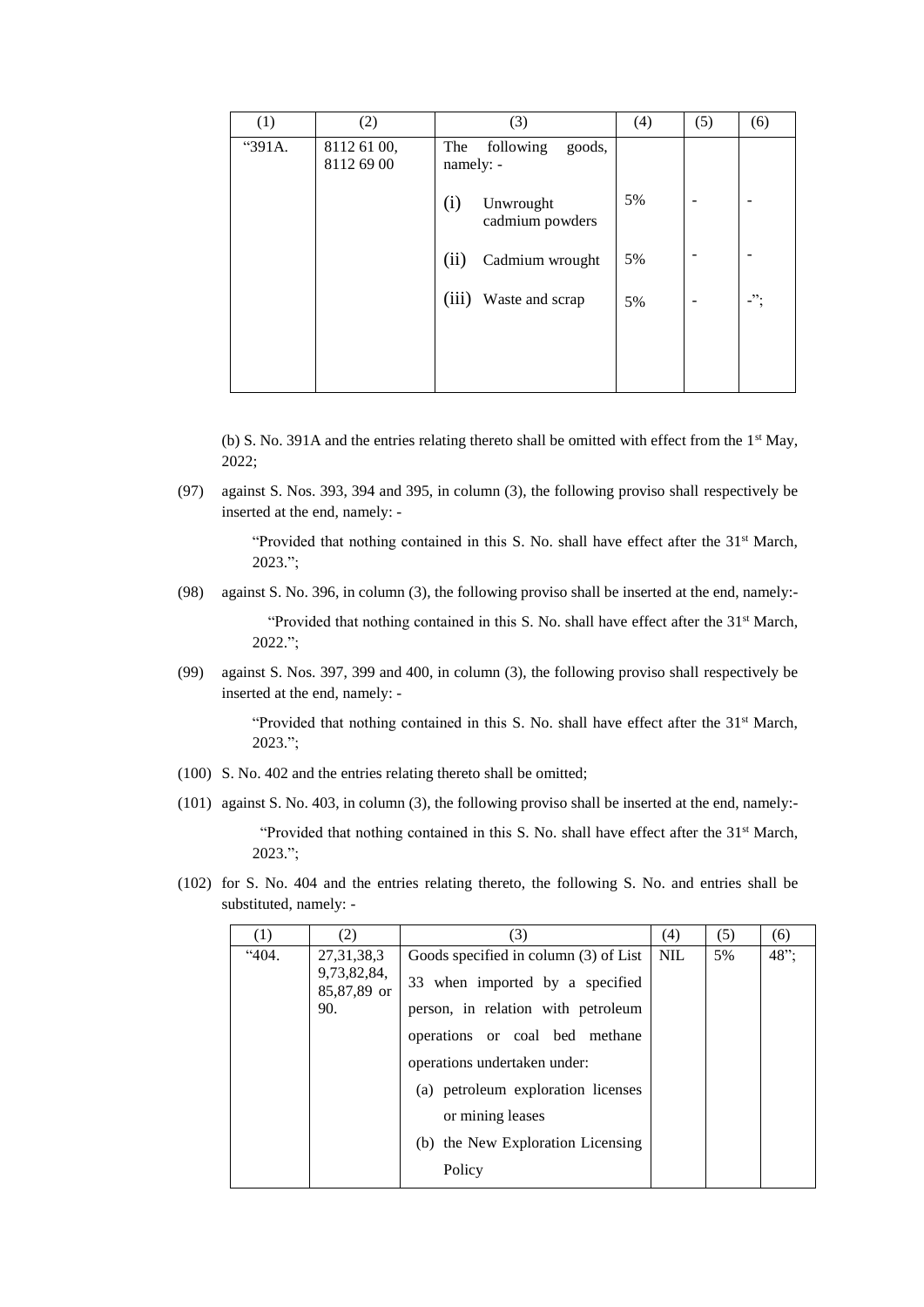| Marginal Field<br>$(c)$ the<br>Policy     |  |
|-------------------------------------------|--|
| (MFP)                                     |  |
| (d) the Coal Bed Methane Policy           |  |
| (e) the Hydrocarbon Exploration           |  |
| Licensing Policy (HELP) or                |  |
| Open Acreage Licensing Policy             |  |
| (OALP)                                    |  |
|                                           |  |
| <i>Explanation.</i> - For the purposes of |  |
| this notification, a specified person     |  |
| is a licensee, lessee, contractor or      |  |
| sub-contractor, as defined below:-        |  |
|                                           |  |
| (i) 'licensee' means a person             |  |
| authorised to prospect for                |  |
| mineral oils (which include               |  |
| petroleum and natural gas) in             |  |
| pursuance of a petroleum                  |  |
| exploration license granted               |  |
| under the Petroleum<br>and                |  |
| Natural Gas Rules, 1959 made              |  |
| under the provisions of the               |  |
| Oilfields<br>(Regulation<br>and           |  |
| Development) Act, 1948 (53                |  |
| of 1948)                                  |  |
| (ii) 'lessee' means<br>person<br>a        |  |
| authorised to mine oils (which            |  |
| include petroleum and natural             |  |
| of<br>in<br>pursuance<br>gas)<br>a        |  |
| petroleum<br>mining<br>lease              |  |
| granted under the Petroleum               |  |
| and Natural Gas Rules, 1959               |  |
| made under the provisions of              |  |
| the Oilfields (Regulation and             |  |
| Development) Act, 1948 (53                |  |
| of 1948)                                  |  |
| (iii) 'contractor' means a company        |  |
| foreign)<br>(Indian or<br>or<br>a         |  |
| consortium of companies with              |  |
| which<br>the<br>Central                   |  |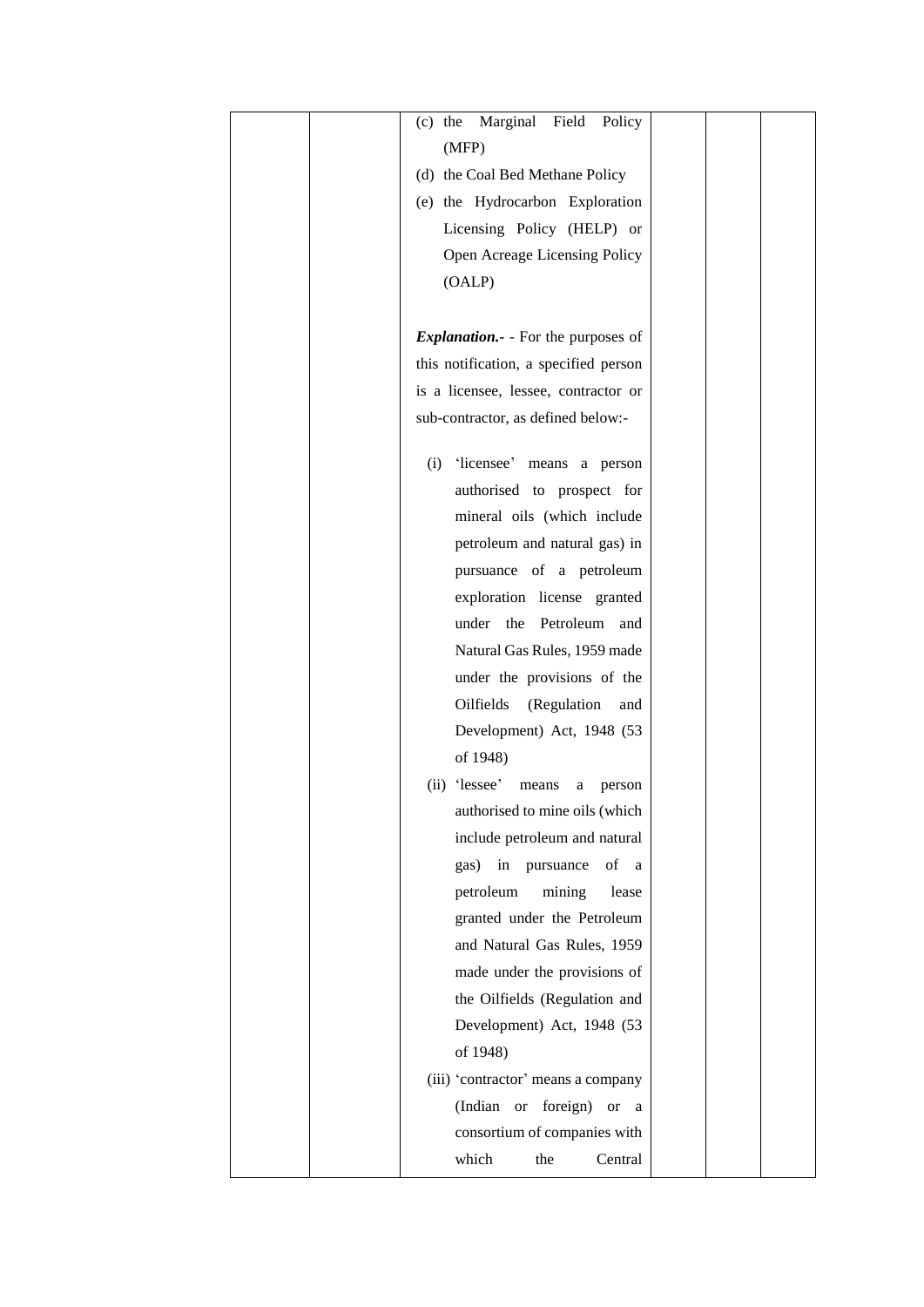| Government has entered into         |  |
|-------------------------------------|--|
| an agreement in connection          |  |
| with petroleum operations           |  |
| (consisting of prospecting for      |  |
| or extraction or production of      |  |
| mineral oils) to be undertaken      |  |
| such<br>by<br>company<br><b>or</b>  |  |
| consortium                          |  |
| (iv) 'sub-contractor'<br>means<br>a |  |
| engaged<br>by<br>person             |  |
| licensee/lessee or contractor       |  |
| for the purpose of conducting       |  |
| petroleum<br>operations<br>on       |  |
| behalf of such licensee/lessee      |  |
| or contractor, as the case          |  |
| maybe                               |  |

(103) against S. No. 405, in column (3), the following provisos shall be inserted at the end, namely:-

"Provided that nothing contained in clauses (1) and (3) shall have effect after the  $31<sup>st</sup>$ March, 2022:

 Provided further that nothing contained in clauses (2), (4) and (5) shall have effect after the 31<sup>st</sup> March, 2023.";

(104) against S. Nos. 406, 407, 408 and 409, in column (3), the following proviso shall respectively be inserted at the end, namely: -

> "Provided that nothing contained in this S. No. shall have effect after the 31<sup>st</sup> March, 2023.";

(105) against S. Nos. 410, 413 and 414, in column (3), the following proviso shall respectively be inserted at the end, namely: -

> "Provided that nothing contained in this S. No. shall have effect after the 31<sup>st</sup> March, 2022.";

- (106) S. Nos. 424, 425 and the entries relating thereto shall be omitted;
- (107) against S. No. 430, in column (3), the following proviso shall be inserted at the end, namely:- "Provided that nothing contained in this S. No. shall have effect after the 31st March, 2023.";
- (108) S. No. 431 and the entries relating thereto shall be omitted;
- (109) against S. No. 432, in column (3), the following proviso shall be inserted at the end, namely:- "Provided that nothing contained in this entry shall have effect after the  $31<sup>st</sup>$  March, 2023.";
- (110) against S. No. 433, in column (3), the following proviso shall be inserted at the end, namely:-

"Provided that nothing contained in this S. No. shall have effect after the 31<sup>st</sup> March,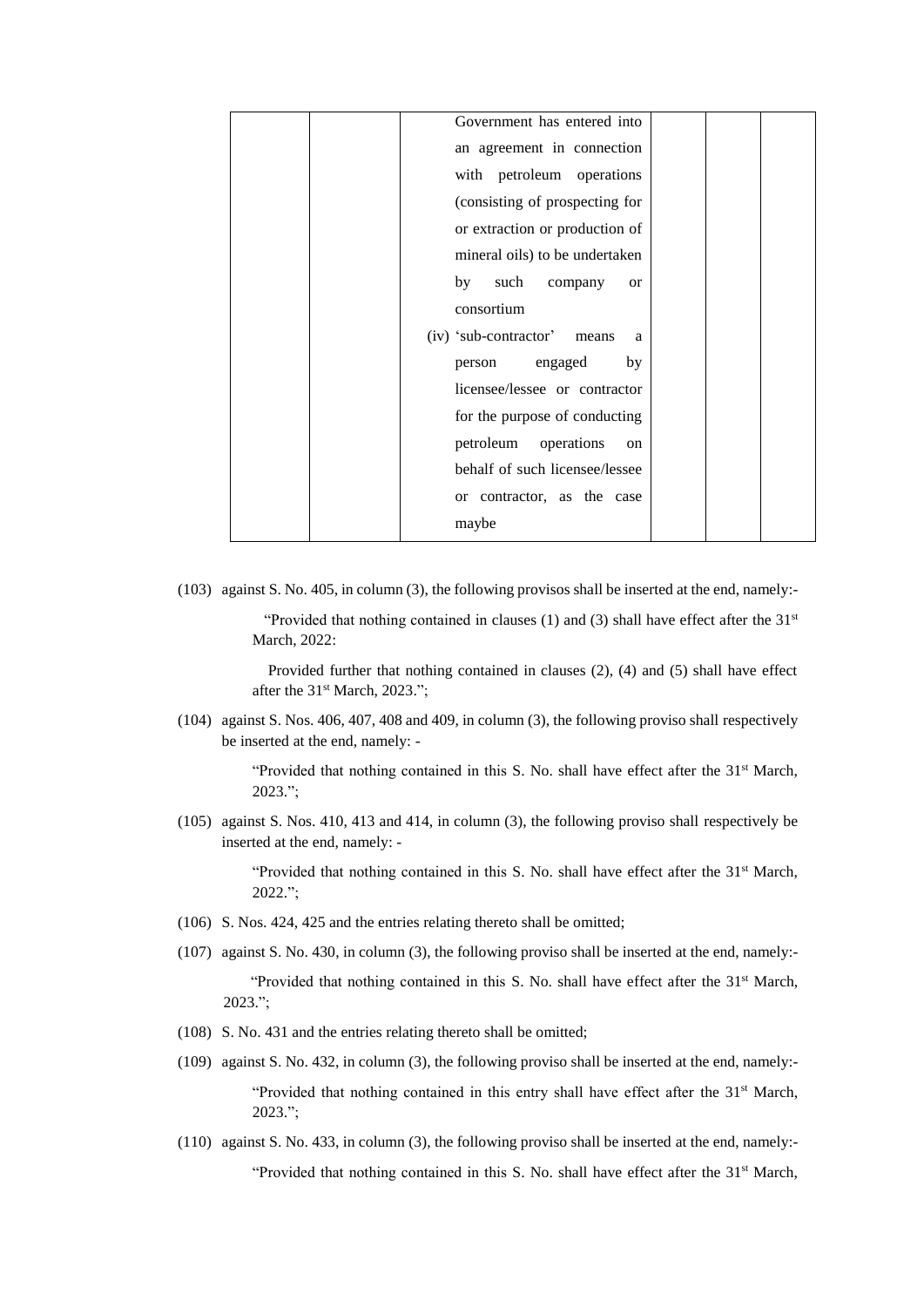2022.";

- (111) against S. No. 434, in column (3), the following proviso shall be inserted at the end, namely:- "Provided that nothing contained in this S. No. shall have effect after the 31<sup>st</sup> March, 2023.";
- (112) against S. No. 436, in column (3), the following proviso shall be inserted at the end, namely:-

"Provided that nothing contained in this S. No. shall have effect after the  $31<sup>st</sup>$  March, 2023.";

(113) against S. Nos. 439 and 440, in column (3), the following proviso shall respectively be inserted at the end, namely: -

> "Provided that nothing contained in this S. No. shall have effect after the  $31<sup>st</sup>$  March, 2023.";

- (114) against S. No. 442, in column (4), for the entry, the entry "7.5%" shall be substituted;
- (115) S. No. 443 and the entries relating thereto shall be omitted;
- (116) against S. Nos. 444 and 445, in column (3), the following proviso shall respectively be inserted at the end, namely: -

"Provided that nothing contained in this S. No. shall have effect after the  $31<sup>st</sup>$  March, 2023.";

(117) against S. No. 448, in column (3), the following proviso shall be inserted at the end, namely:-

"Provided that nothing contained in this S. No. shall have effect after the 31<sup>st</sup> March, 2023.";

- (118) S. No. 448B and the entries relating thereto shall be omitted with effect from the  $1<sup>st</sup>$  day of May, 2022;
- (119) S. No. 449 and the entries relating thereto shall be omitted;
- (120) S. No. 450 and the entries relating thereto shall be omitted;
- (121) after S. No. 451A and the entries relating thereto, the following S. No. and entries shall be inserted, namely: -

|        |      |                                                                                                          | (4)  | Э |    |
|--------|------|----------------------------------------------------------------------------------------------------------|------|---|----|
| "451B. | 8419 | Coffee roasting, brewing<br>or vending machines for<br>use in the manufacture or<br>processing of coffee | 7.5% |   | ". |

- (122) S. Nos. 452, 452A and the entries relating thereto shall be omitted with effect from the 1st day of May, 2022;
- (123) against S. Nos. 455, 458 and 460, in column (3), the following proviso shall respectively be inserted at the end, namely: -

"Provided that nothing contained in this S. No. shall have effect after the 31<sup>st</sup> March, 2023.";

(124) for S. No. 461 and the entries relating thereto, the following S. No. and entries shall be substituted with effect from the  $1<sup>st</sup>$  day of April, 2022, namely: -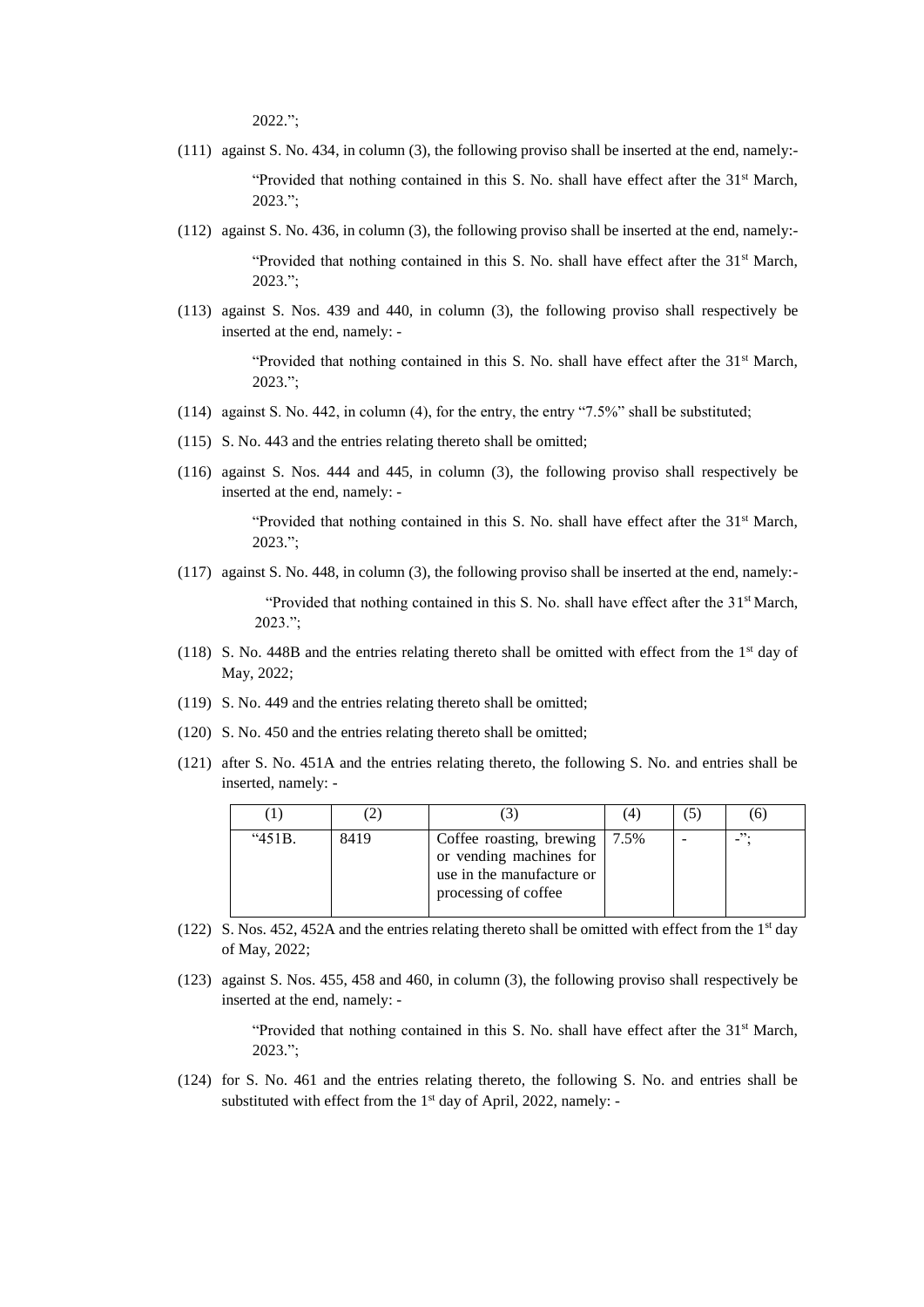| $\left(1\right)$ |                                                                              | (3)                                                                                                                           | (4) | (5) | (6)     |
|------------------|------------------------------------------------------------------------------|-------------------------------------------------------------------------------------------------------------------------------|-----|-----|---------|
| "461.            | 8444,<br>8445,<br>8446,<br>8447,<br>8448<br>(except)<br>8448 31 00),<br>8449 | All Goods<br>Provided that nothing<br>contained in this S. No.<br>shall have effect after the<br>31 <sup>st</sup> March, 2023 | 5%  |     | $\cdot$ |

(125) after S. No. 464 and the entries relating thereto, the following S. No. and entries shall be inserted, namely: -

| (1)    | (2)                                      | (3)                                                                                                                                                   | (4)  | (5) | (6)    |
|--------|------------------------------------------|-------------------------------------------------------------------------------------------------------------------------------------------------------|------|-----|--------|
| "464А. | 7325 10 00,<br>8477 90 00,<br>8483 40 00 | The following goods for<br>use in the manufacture of<br>plastic<br>processing<br>machineries (tariff items<br>8477 10 00, 8477 20 00,<br>8477 30 00): |      |     |        |
|        |                                          | (i)<br>S. G. Ingot Castings<br>(73251000)                                                                                                             | 7.5% |     | 9      |
|        |                                          | (ii)<br>Linear<br>Motion<br>Guides (8477 90 00)                                                                                                       | 5%   |     | 9      |
|        |                                          | (iii)<br>Ball Screws (8483)<br>40 00)                                                                                                                 | 5%   |     | $9$ "; |

- (126) S. No. 466 and the entries relating thereto shall be omitted;
- (127) against S. Nos. 469 and 470, in column (3), the following proviso shall respectively be inserted at the end, namely: -

"Provided that nothing contained in this S. No. shall have effect after the 31<sup>st</sup> March, 2023.";

- (128) against S. No. 479, in column (3), the following proviso shall be inserted in the end, namely:- "Provided that nothing contained in this S. No. shall have effect after the  $31<sup>st</sup>$  March, 2024.";
- (129) S. Nos. 481, 481A and the entries relating thereto shall be omitted;
- (130) S. No. 485 and the entries relating thereto shall be omitted;
- (131) S. Nos. 487, 488, 489 and the entries relating thereto shall be omitted with effect from the 1st day of May, 2022;
- (132) S. Nos. 492, 493 and the entries relating thereto shall be omitted with effect from the  $1<sup>st</sup>$  day of May, 2022;
- (133) (a) against S. No. 494, in column (2), for the entries, the entries "9030 31 00, 9030 90 10" shall be substituted with effect from the  $1<sup>st</sup>$  day of April, 2022;

(b) S. No. 494 and the entries relating thereto shall be omitted with effect from the 1<sup>st</sup> day of May, 2022

- (134) S. No. 496 and the entries relating thereto shall be omitted;
- (135) S. No. 501 and the entries relating thereto shall be omitted;
- (136) S. Nos. 505, 506, 507, 508 and the entries relating thereto shall be omitted;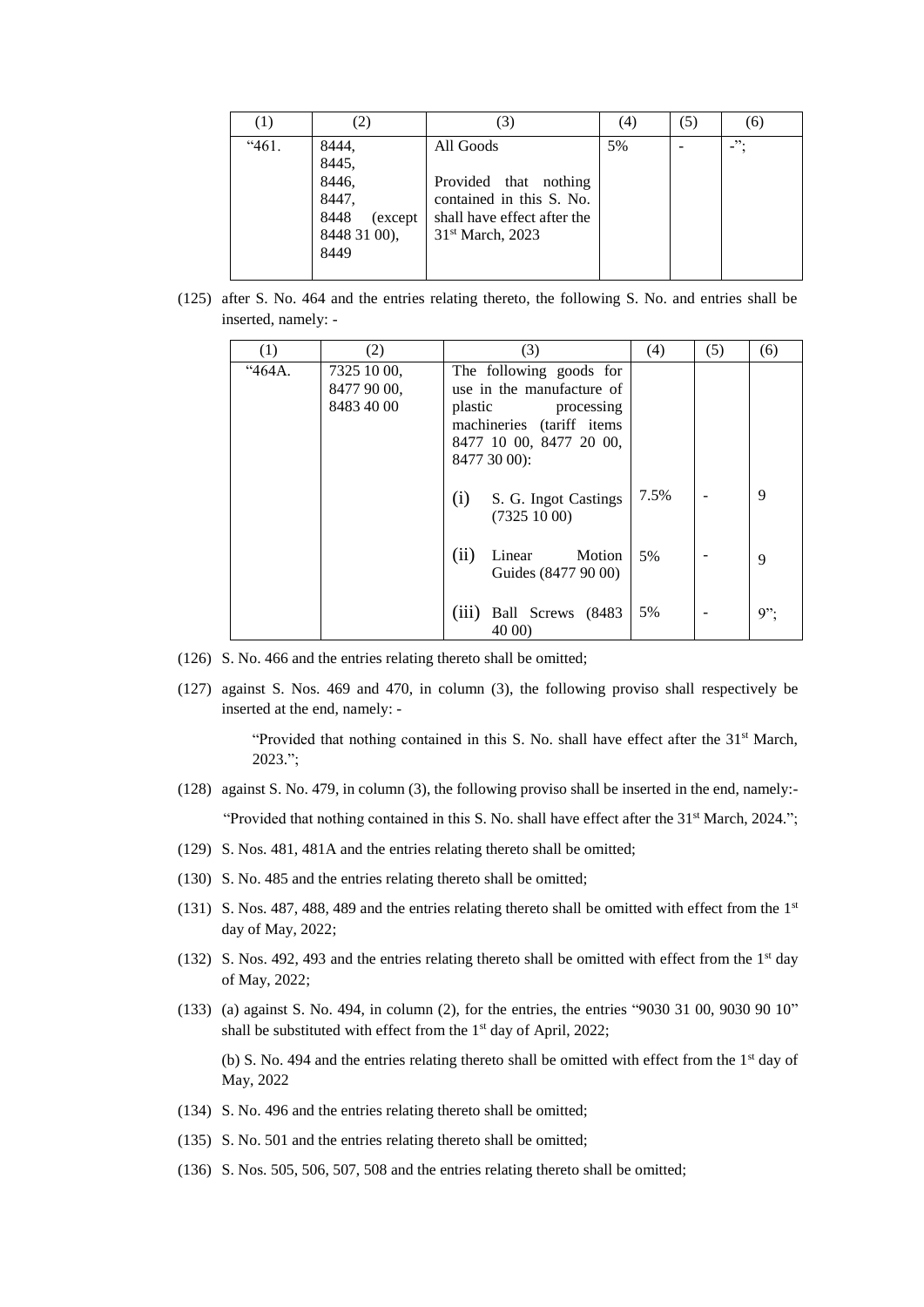- (137) against S. No. 513, in column (3),
	- (a) in clause (a), sub-clauses (ii), (iii) and (iv) shall be omitted;
	- (b) the following proviso shall be inserted at the end, namely: "Provided that nothing contained in this S. No. shall have effect after the 31<sup>st</sup> March, 2023.";
- (138) for S. No. 525 and the entries relating thereto, the following S. No. and entries shall be substituted, namely: -

| (1)   | (2)          | (3)                                                                                                                                                                                                                                                                                                                                                                                                                                                                                 | (4) | (5) | (6) |
|-------|--------------|-------------------------------------------------------------------------------------------------------------------------------------------------------------------------------------------------------------------------------------------------------------------------------------------------------------------------------------------------------------------------------------------------------------------------------------------------------------------------------------|-----|-----|-----|
| "525. | 8702 or 8704 | Electrically operated vehicles, if imported,-                                                                                                                                                                                                                                                                                                                                                                                                                                       |     |     | -"; |
|       |              | (1) incomplete or unfinished, as a knocked<br>kit<br>down<br>containing<br>necessary<br>components, parts or sub-assemblies for<br>assembling a complete vehicle, including<br>battery pack, motor, motor controller,<br>charger, power control unit, energy<br>monitor, contactor, brake system, electric<br>compressor, whether or not individually<br>pre-assembled, with, $-$                                                                                                   |     |     |     |
|       |              | (a) none of the above components, parts or<br>sub-assemblies inter-connected with each<br>other and not mounted on a chassis                                                                                                                                                                                                                                                                                                                                                        | 15% |     |     |
|       |              | (b) any of the above components, parts or sub-<br>assemblies inter-connected with each<br>other but not mounted on a chassis                                                                                                                                                                                                                                                                                                                                                        | 25% |     |     |
|       |              | (2) in a form other than $(1)$ above,-                                                                                                                                                                                                                                                                                                                                                                                                                                              | 40% |     |     |
|       |              | <i>Explanation.</i> $-$ For the removal of doubts, the<br>exemption contained in the items $(1)(a)$ and<br>$(1)(b)$ of this entry shall be available, even if<br>one or more of the components, parts or sub-<br>assemblies required for assembling a complete<br>vehicle are not imported in the kit, provided<br>that the kit as presented, is classifiable under<br>the heading 8702 or 8704 of the Customs Tariff<br>Act, 1975 as per the general rules of<br>interpretation."; |     |     |     |

(139) for S. No. 526A and the entries relating thereto, the following S. No. and entries shall be substituted, namely: -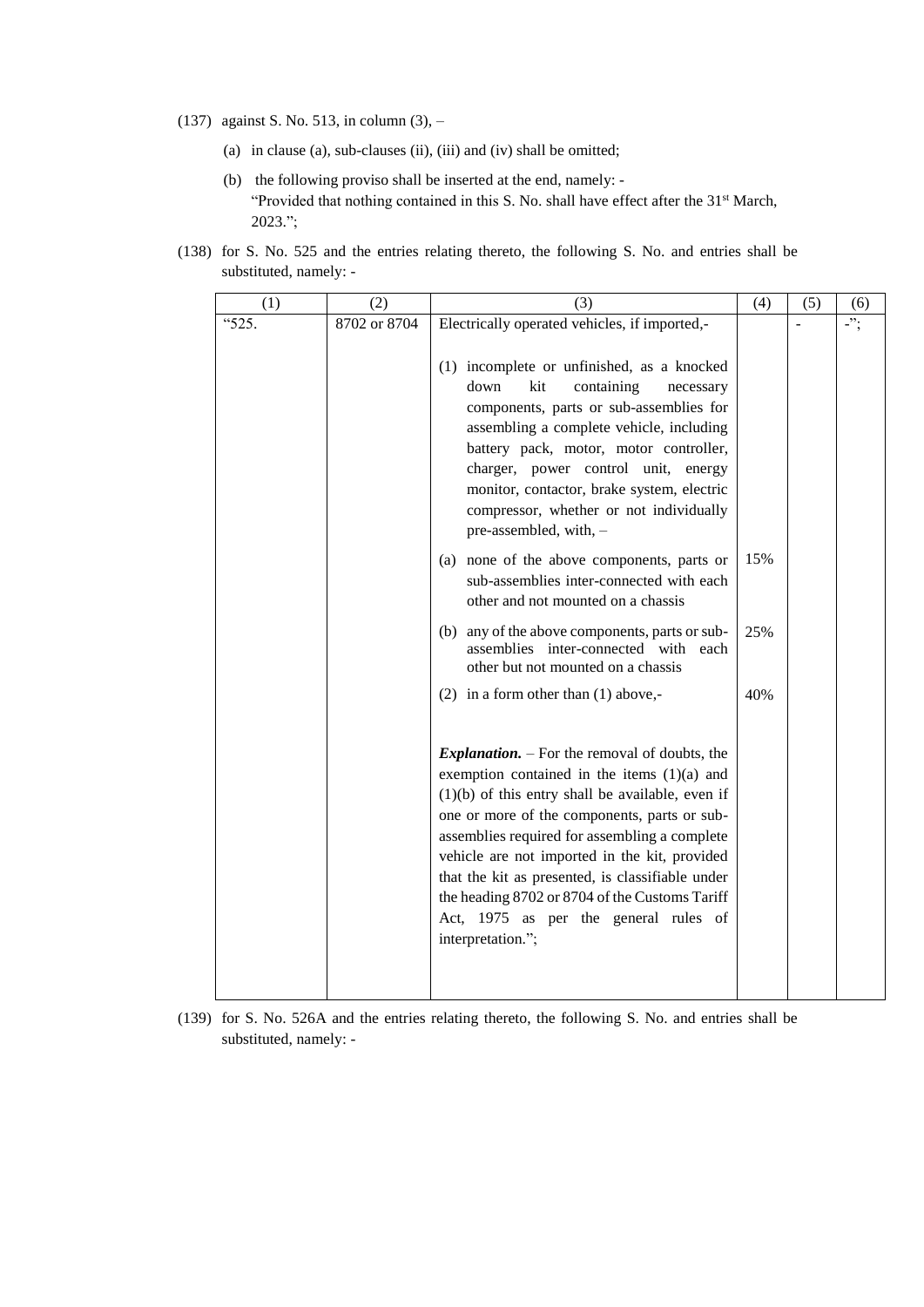| (1)    | (2)  | (3)                                                                                                                                                                                                                                                                                                                                                                                                                                                                         | (4)  | (5) | (6) |
|--------|------|-----------------------------------------------------------------------------------------------------------------------------------------------------------------------------------------------------------------------------------------------------------------------------------------------------------------------------------------------------------------------------------------------------------------------------------------------------------------------------|------|-----|-----|
| "526A. | 8703 | Electrically operated vehicles, if imported,-                                                                                                                                                                                                                                                                                                                                                                                                                               |      |     | -"; |
|        |      | (1) incomplete or unfinished, as a knocked<br>down<br>containing<br>kit<br>necessary<br>components, parts or sub-assemblies for<br>assembling a complete vehicle, including<br>battery pack, motor, motor controller,<br>charger, power control unit, energy<br>monitor, contactor, brake system, electric<br>compressor, whether or not individually<br>pre-assembled, with, -                                                                                             |      |     |     |
|        |      | none of the above components, parts or<br>(a)<br>sub-assemblies inter-connected with each<br>other and not mounted on a chassis                                                                                                                                                                                                                                                                                                                                             | 15%  |     |     |
|        |      | (b) any of the above components, parts or<br>sub-assemblies inter-connected with each<br>other but not mounted on a chassis                                                                                                                                                                                                                                                                                                                                                 | 30%  |     |     |
|        |      | (2) in a form other than $(1)$ above,-                                                                                                                                                                                                                                                                                                                                                                                                                                      |      |     |     |
|        |      | (a) with a CIF value more than US \$40,000                                                                                                                                                                                                                                                                                                                                                                                                                                  | 100% |     |     |
|        |      | (b) other than (a) above                                                                                                                                                                                                                                                                                                                                                                                                                                                    | 60%  |     |     |
|        |      | <i>Explanation.</i> – For the removal of doubts, the<br>exemption contained in items $(1)(a)$ and $(1)(b)$<br>of this entry shall be available, even if one or<br>more of the components, parts or sub-<br>assemblies required for<br>assembling<br>a<br>complete vehicle are not imported in the kit,<br>provided that the kit as presented, is<br>classifiable under the heading 8703 of the<br>Customs Tariff Act, 1975 as per the general<br>rules of interpretation."; |      |     |     |

(140) for S. No 531A and the entries relating thereto, the following S. No. and entries shall be substituted, namely :-

|            | (2)  | (3)                                                                                                                                                                                                                                                                                                                            | (4) | (6) |
|------------|------|--------------------------------------------------------------------------------------------------------------------------------------------------------------------------------------------------------------------------------------------------------------------------------------------------------------------------------|-----|-----|
| " $531A$ . | 8711 | Electrically operated vehicles, if imported,-<br>incomplete or unfinished, as a knocked<br>(1)<br>down kit containing necessary components,<br>parts or sub-assemblies for assembling a<br>complete vehicle, including battery pack,<br>motor, motor controller, charger, power<br>control unit, energy monitor, brake system, |     | ".  |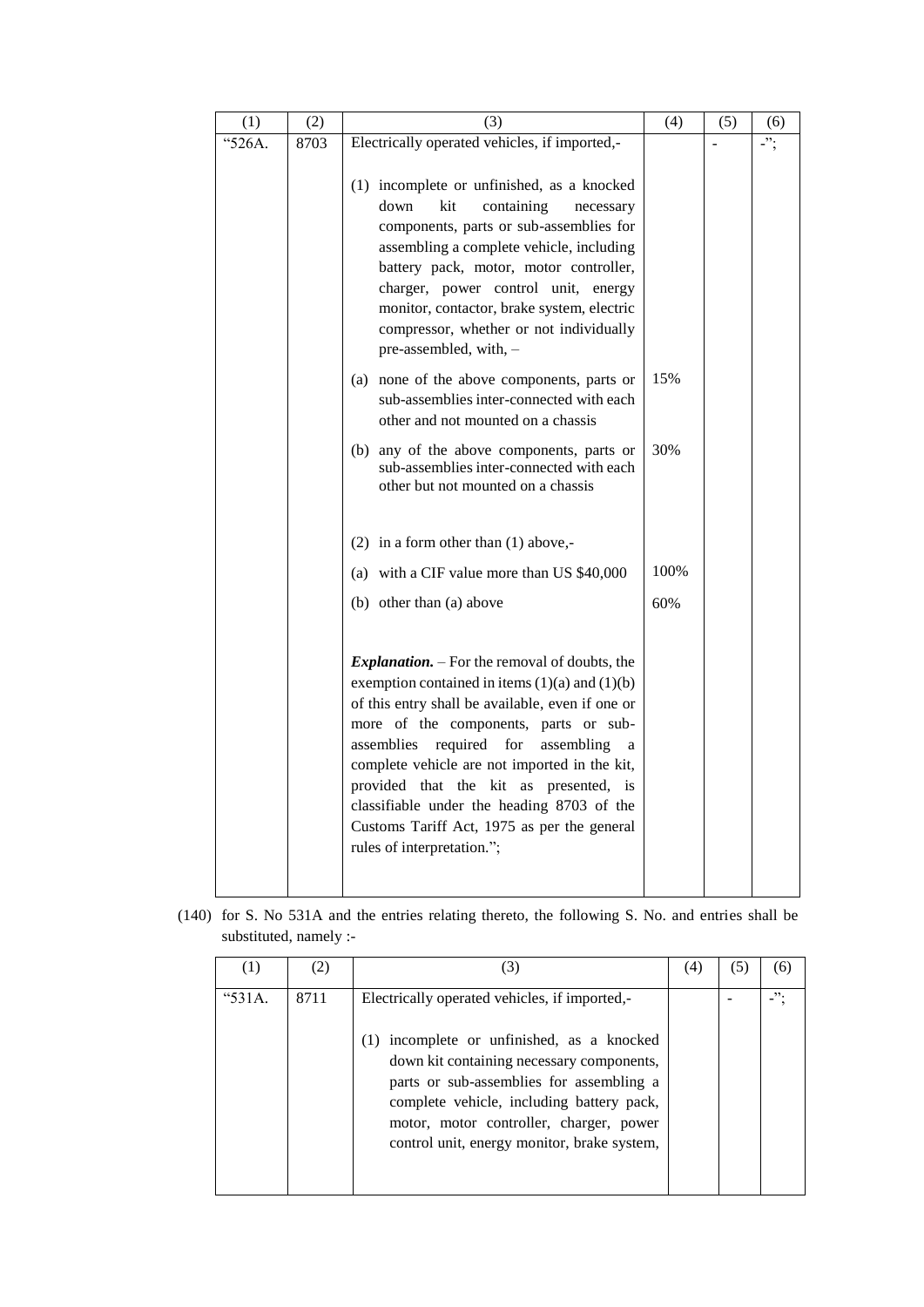|  | whether or not individually pre-assembled,<br>with, $-$                                                                                                                                                                                                                                                                                                                                                                                                                  |     |  |
|--|--------------------------------------------------------------------------------------------------------------------------------------------------------------------------------------------------------------------------------------------------------------------------------------------------------------------------------------------------------------------------------------------------------------------------------------------------------------------------|-----|--|
|  | none of the above components, parts or sub-<br>(a)<br>assemblies inter-connected with each other<br>and not mounted on a chassis                                                                                                                                                                                                                                                                                                                                         | 15% |  |
|  | any of the above components, parts or sub-<br>(b)<br>assemblies inter-connected with each other<br>but not mounted on a chassis                                                                                                                                                                                                                                                                                                                                          | 25% |  |
|  | $(2)$ in a form other than $(1)$ above                                                                                                                                                                                                                                                                                                                                                                                                                                   | 50% |  |
|  | <i>Explanation.</i> $-$ For the removal of doubts, the<br>exemption contained in the items $(1)(a)$ and<br>$(1)(b)$ of this entry shall be available, even if one<br>or more of the components, parts or sub-<br>assemblies required for assembling a complete<br>vehicle are not imported in the kit, provided that<br>the kit as presented, is classifiable under the<br>heading 8711 of the Customs Tariff Act, 1975 as<br>per the general rules of interpretation."; |     |  |
|  |                                                                                                                                                                                                                                                                                                                                                                                                                                                                          |     |  |

- (141) S. No. 541 and the entries relating thereto shall be omitted with effect from the  $1<sup>st</sup>$  day of May, 2022;
- (142) S. No. 547 and the entries relating thereto shall be omitted with effect from the  $1<sup>st</sup>$  day of May, 2022;
- (143) S. No. 552 and the entries relating thereto shall be omitted with effect from the  $1<sup>st</sup>$  day of May, 2022;
- (144) S. No. 554 and the entries relating thereto shall be omitted with effect from the 1<sup>st</sup> day of May, 2022;
- (145) S. Nos. 556, 557 and the entries relating thereto shall be omitted with effect from the 1<sup>st</sup> day of May, 2022;
- (146) for S. No. 563 and the entries relating thereto, the following S. No. and entries shall be substituted with effect from the 1<sup>st</sup> day of May, 2022, namely: -

| (1)   | (2)                                                  | (3)                                                                                                                                                                                                                                                                      | (4) | (5) | (6)        |
|-------|------------------------------------------------------|--------------------------------------------------------------------------------------------------------------------------------------------------------------------------------------------------------------------------------------------------------------------------|-----|-----|------------|
| "563. | 9019 10 20,<br>9022 90 10<br><b>or</b><br>9022 90 30 | Goods<br>required<br>for<br>medical, surgical, dental or<br>veterinary use                                                                                                                                                                                               | 5%  |     | $\cdot$ "; |
|       |                                                      | <i>Explanation.</i> $-$ For the<br>purposes of this entry, the<br>term "Goods" refers to<br>medical instruments<br><sub>or</sub><br>appliances required<br>for<br>medical, surgical, dental or<br>veterinary use only and do<br>not refer to parts and spares<br>thereof |     |     |            |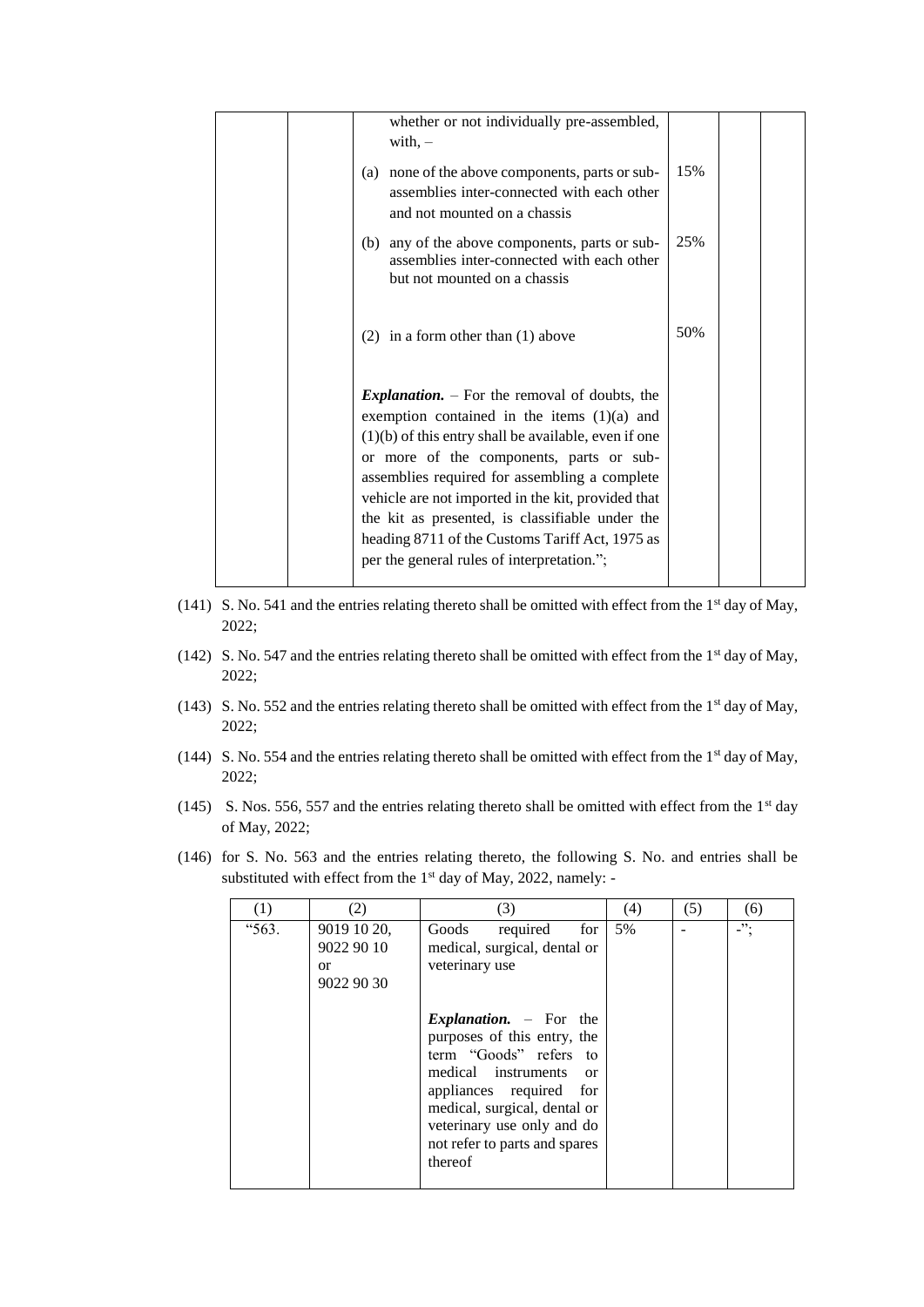- (147) against S. No. 563A,
	- (a) in column (2), for the entries, the entries "9018 90 99 or 9022 (except 9022 90 10 or 9022 90 30)" shall be substituted with effect from the 1<sup>st</sup> day of May, 2022;
	- (b) in column (3), for the entry, the following entry shall be substituted with effect from the 1 st day of April, 2022, namely: -

"All goods, other than the following, -

- (i) X-ray machines for medical, surgical, dental or veterinary use (9022 14 20 or 9022 14 90);
- (ii) The following goods for use in manufacture of goods mentioned at (i) above, namely: -
	- (a) Static User Interface (9018 90 99);
	- (b) X-Ray Diagnostic Table (9022 90 40);
	- (c) Vertical Bucky (9022 90 90);
	- (d) X-Ray Tube Suspension (9022 90 90);
	- (e) High Frequency X-Ray Generator (>25KHz, <500 mA) (9022 14 10);
	- (f) X-Ray Grid (9022 90 90);
	- (g) Multi Leaf Collimator/ Iris (9022 29 00 or 9022 90 90).";
- (148) against S. No. 564, in column (3), for the entry, the following entry shall be substituted with effect from 1st day of April, 2022, namely: -

"Raw materials, parts or accessories for use in manufacture of goods falling under headings 9018, 9019, 9020, 9021, or 9022, other than the following goods for use in manufacture of X-ray machines for medical, surgical, dental or veterinary use (9022 14 20 or 9022 14 90), namely:-

- (a) Static User Interface (9018 90 99);
- (b) X-Ray Diagnostic Table (9022 90 40);
- (c) Vertical Bucky (9022 90 90);
- (d) X-Ray Tube Suspension (9022 90 90);
- (e) High Frequency X-Ray Generator (>25KHz, <500 mA) (9022 14 10);
- (f) X-Ray Grid (9022 90 90);
- (g) Multi Leaf Collimator/ Iris (9022 29 00 or 9022 90 90).";
- (149) S. Nos. 564A, 564B, 564C and the entries relating thereto shall be omitted with effect from the 1st day of April, 2022
- (150) S. No. 584 and the entries relating thereto shall be omitted with effect from the 1<sup>st</sup> day of May, 2022;
- (151) S. Nos 588, 589, 590 and the entries relating thereto shall be omitted;
- (152) against S. No. 591,
	- (a) in column (2), for the entry, the entry "9503 00 91" shall be substituted with effect from the 1<sup>st</sup> day of May, 2022;
	- (b) in column (4), for the entry, the entry "25%" shall be substituted;
- (153) against S. No. 594, in column (3), the following proviso shall be inserted at the end, namely:-

"Provided that nothing contained in this S. No. shall have effect after the 31<sup>st</sup> March, 2023.";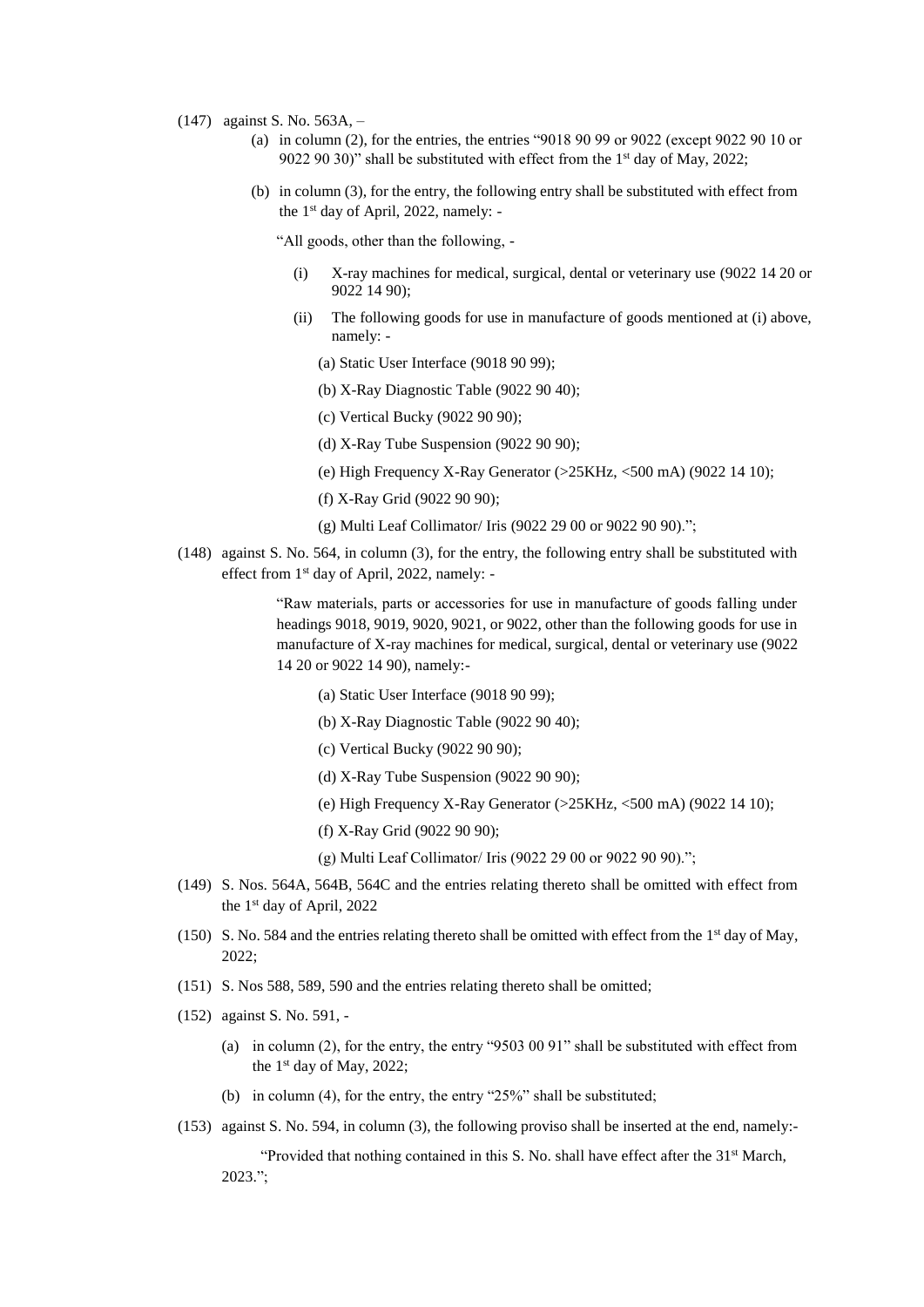(154) S. No. 594A and the entries relating thereto shall be omitted with effect from the 1st day of May 2022;

|                       |  |  |  |  | (155) for S. No 597 and the entries relating thereto, the following S. No. and entries shall be |  |  |  |
|-----------------------|--|--|--|--|-------------------------------------------------------------------------------------------------|--|--|--|
| substituted, namely:- |  |  |  |  |                                                                                                 |  |  |  |

| (1)   | (2)  | (3)                                                                                                                                                                                                               | (4)  | (5) | (6)      |
|-------|------|-------------------------------------------------------------------------------------------------------------------------------------------------------------------------------------------------------------------|------|-----|----------|
| "597. | 9801 | Goods required for, -                                                                                                                                                                                             |      |     |          |
|       |      | (i)<br>coal mining projects                                                                                                                                                                                       | Nil  |     | 111      |
|       |      | (ii)<br>pellet<br>iron<br>ore<br>plants/projects and iron ore<br>beneficiation plants/projects                                                                                                                    | 2.5% |     | 111      |
|       |      | (iii)<br>power generation projects<br>including gas turbine power<br>projects (excluding captive<br>power plants set up by<br>projects<br>engaged<br>in<br>activities<br>other<br>than<br>in<br>power generation) | 5%   |     | 111      |
|       |      | (iv)<br>barge mounted power plants                                                                                                                                                                                | 5%   |     | 111      |
|       |      | (v)<br>power transmission, sub-<br>transmission or distribution<br>projects                                                                                                                                       | 5%   |     | $111$ "; |
|       |      | Provided that nothing contained in<br>this S. No. shall have effect after<br>the 30 <sup>th</sup> September, 2023                                                                                                 |      |     |          |

(156) against S. Nos. 598 and 599, -

(a) in column (3), the following proviso shall respectively be inserted at the end, namely:-

"Provided that nothing contained in this S. No. shall have effect after the 30<sup>th</sup> September, 2023.";

- (b) in column (6), for the entry, the entries "95 and 111" shall be substituted;
- (157) for S. No 600 and the entries relating thereto, the following S. No. and entries shall be substituted, namely:-

|       | (2)  | (3)                                                                                                               | (4) | (5) | (6)          |
|-------|------|-------------------------------------------------------------------------------------------------------------------|-----|-----|--------------|
| "600. | 9801 | Goods required for, -                                                                                             |     |     |              |
|       |      | (a) Project for<br>LNG<br>$Re-$<br>gasification Plant                                                             | 5%  |     | $11^{\circ}$ |
|       |      | (b) Aerial<br>passenger<br>ropeway<br>project                                                                     | 5%  |     | $111$ ;"     |
|       |      | Provided that nothing contained in<br>this S. No. shall have effect after<br>the 30 <sup>th</sup> September, 2023 |     |     |              |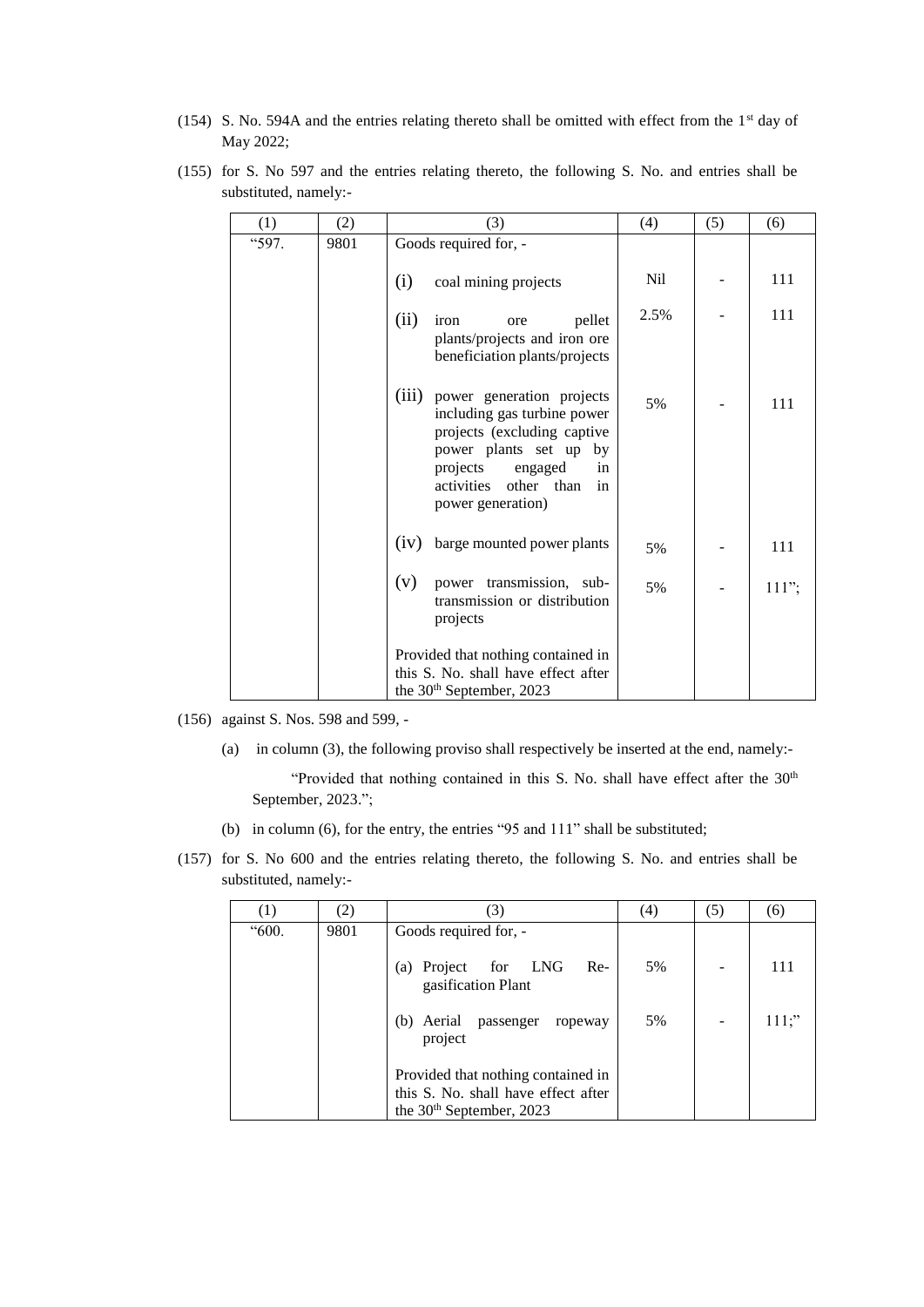- (158) against S. No. 601,
	- (a) in column (3), the following proviso shall be inserted at the end, namely:-

"Provided that nothing contained in this S. No. shall have effect after the  $30<sup>th</sup>$ September, 2023.";

- (b) in column (6), the entry "111" shall be inserted;
- (159) against S. No. 602,
	- (a) in column (3), the following proviso shall be inserted at the end, namely:-

"Provided that nothing contained in this S. No. shall have effect after the  $30<sup>th</sup>$ September, 2023.";

- (b) in column (6), for the entry, the entries "96 and 111" shall be substituted;
- (160) against S. No. 603,
	- (a) in column (3), the following proviso shall be inserted at the end, namely:-

"Provided that nothing contained in this S. No. shall have effect after the 30<sup>th</sup> September, 2023.";

- (b) in column (6), the entry "111" shall be inserted;
- (161) against S. No. 604,
	- (a) in column (3), the following proviso shall be inserted at the end, namely:-

"Provided that nothing contained in this S. No. shall have effect after the 30<sup>th</sup> September, 2023.";

- (b) in column (6), for the entry, the entries "97 and 111" shall be substituted;
- (162) against S. No. 605,
	- (a) in column (3), the following proviso shall be inserted at the end, namely:-

"Provided that nothing contained in this S. No. shall have effect after the  $30<sup>th</sup>$ September, 2023.";

- (b) in column (6), for the entry, the entries "98 and 111" shall be substituted;
- (163) against S. No. 606,
	- (a) in column (3), the following proviso shall be inserted at the end, namely:-

"Provided that nothing contained in this S. No. shall have effect after the 30<sup>th</sup> September, 2023.";

- (b) in column (6), the entry "111" shall be inserted;
- II. (a) the first proviso after the Table shall be omitted;

(b) in the second proviso, the word "further" shall be omitted;

III. after the second proviso, in the Explanation, after clause (III), the following clause shall be inserted, namely:-

> "(IV) Under the provisions of sub-section (4A) of section 25 of the Customs Act, 1962, it is hereby specified that the conditional exemptions granted under the S. Nos. of the Table to the notification, as are specified in column (2) of the Table below, for which the period of validity is not specified otherwise, shall unless varied or rescinded, be valid upto the date mentioned in the corresponding entry in column (3) of the said Table below.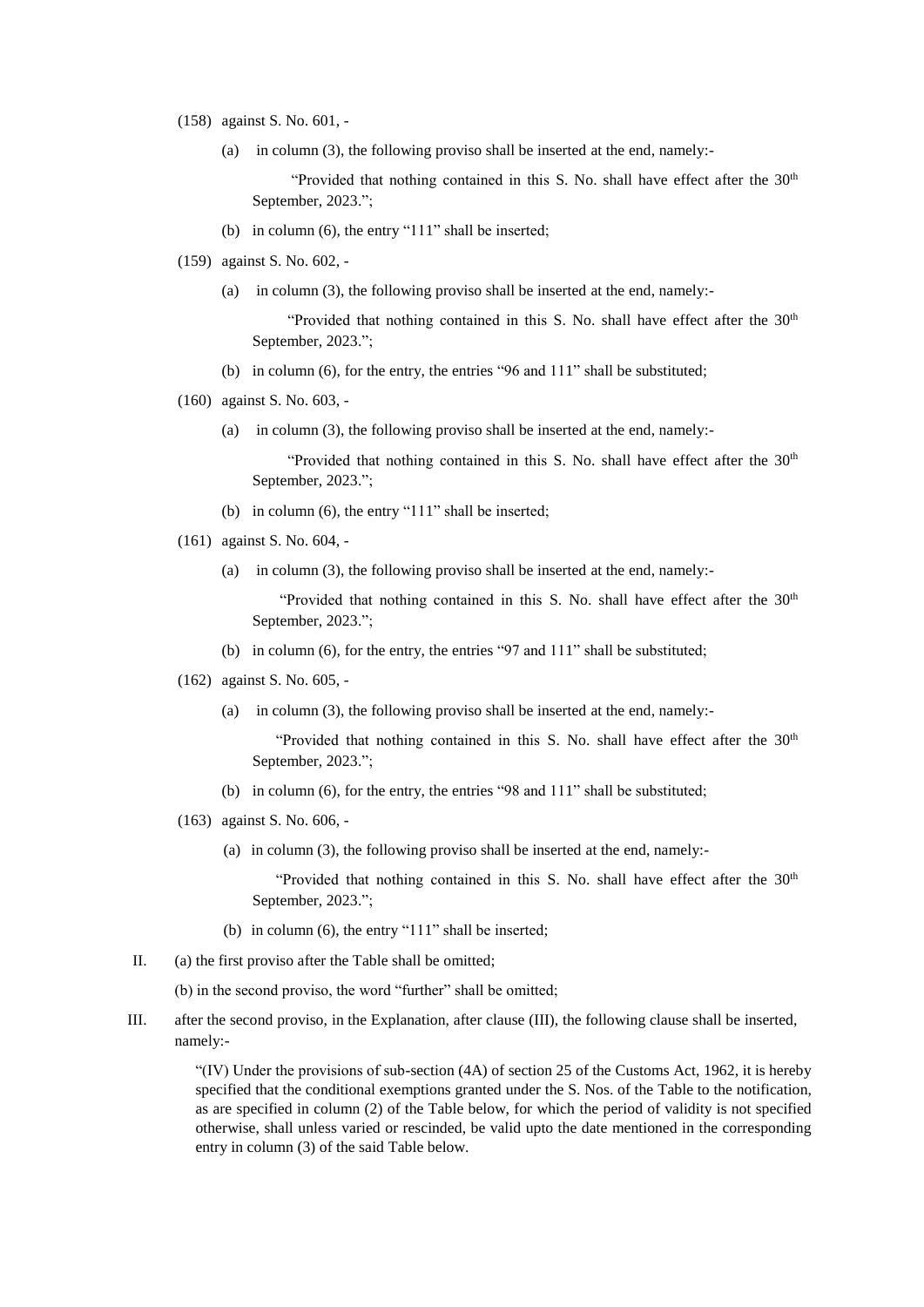|        | Table 2                                              |                                 |
|--------|------------------------------------------------------|---------------------------------|
| S. No. | S. Nos in the Table to this notification             | Date up to which valid          |
| (1)    | (2)                                                  | (3)                             |
| 1.     | 16, 90, 133, 139, 150, 155, 164, 165, 168, 183, 184, | $31st$ March, 2023              |
|        | 188, 204, 213, 237, 238, 253, 254, 255, 258, 259,    |                                 |
|        | 260, 261, 269, 271, 276, 277A, 279, 280, 325, 333,   |                                 |
|        | 334, 339, 340, 341, 341A, 353, 364A, 374, 375, 378,  |                                 |
|        | 379, 380, 381, 387, 392, 415, 415A, 416, 417, 418,   |                                 |
|        | 419, 420, 421, 426, 428, 429, 441, 462, 463, 464,    |                                 |
|        | 471, 472, 475, 478, 482, 489B, 495, 497, 504, 509,   |                                 |
|        | 510, 511, 512, 512A, 516, 519, 534, 535, 535A, 536,  |                                 |
|        | 538, 540, 542, 543, 544, 546, 549, 550, 559, 565,    |                                 |
|        | 566, 567, 568, 570, 575, 577, 578A, 579, 580, 581,   |                                 |
|        | 583, 593, 612                                        |                                 |
| 2.     | 17, 80A, 104, 172, 191, 257, 257A, 257B, 257C,       | 31 <sup>st</sup> March, 2024.": |
|        | 265, 290, 292, 293A, 296A, 326, 329, 345A, 354,      |                                 |
|        | 355, 356, 357, 422, 423, 442, 446, 451, 464A, 517,   |                                 |
|        | 591.                                                 |                                 |

## IV. in the ANNEXURE, -

- (i) Condition No. 14 shall be omitted;
- (ii) in Condition No. 16, for the words "Duchenne Muscular Atrophy" at both places, the words "Duchenne Muscular Dystrophy" shall be substituted;
- (iii) Condition Nos. 17,19, 21, 28, 32, 33, 34 and 36 shall be omitted;
- (iv) for Condition No. 48 and the entries relating thereto, the following Condition and entries shall be substituted, namely:

| 48. | If, $-$                                                                             |
|-----|-------------------------------------------------------------------------------------|
|     | (a) the importer is a licensee or lessee or contractor, he shall produce to the     |
|     | concerned Assistant Commissioner of Customs or the Deputy Commissioner of           |
|     | Customs, as the case may be, a document evidencing that he falls in the category    |
|     | of a specified person and give an undertaking to pay duty, fine or penalty that     |
|     | becomes payable, if any of the Conditions of this notification are not complied     |
|     | with;                                                                               |
|     | (b) the importer is a sub-contractor, he produces to the Deputy Commissioner of     |
|     | Customs or the Assistant Commissioner of Customs, as the case may be, at the        |
|     | time of importation, a certificate issued by a senior official who is authorised by |
|     | the Board of Directors to issue such a certificate, of the concerned licensee or    |
|     | lessee or contractor certifying that the goods are intended for specified purpose   |
|     | along with an undertaking from such licensee or lessee or contractor and the sub-   |
|     | contractor, as the case may be, liable to pay duty, fine or penalty that becomes    |
|     | payable, if any of the Conditions of this notification are not complied with;       |
|     | (c) the importer or any specified person (transferor), seeks to transfer the goods  |
|     | to any other specified person (transferee),-                                        |
|     | (i) the transferor shall give an intimation to the concerned Assistant              |
|     | Commissioner of Customs or the Deputy Commissioner of Customs, as                   |
|     | the case may be, about such transfer and get himself discharged in                  |
|     | respect of the goods so transferred;                                                |
|     | (ii) the transferee shall give an undertaking to comply with the Conditions of      |
|     | this notification, as if he is the importer of these goods.                         |
|     | (iii) where the transferee is a sub-contractor, the lessee or the lesser or the     |
|     | licensee or the contractor of such sub-contractor, as the case maybe, shall         |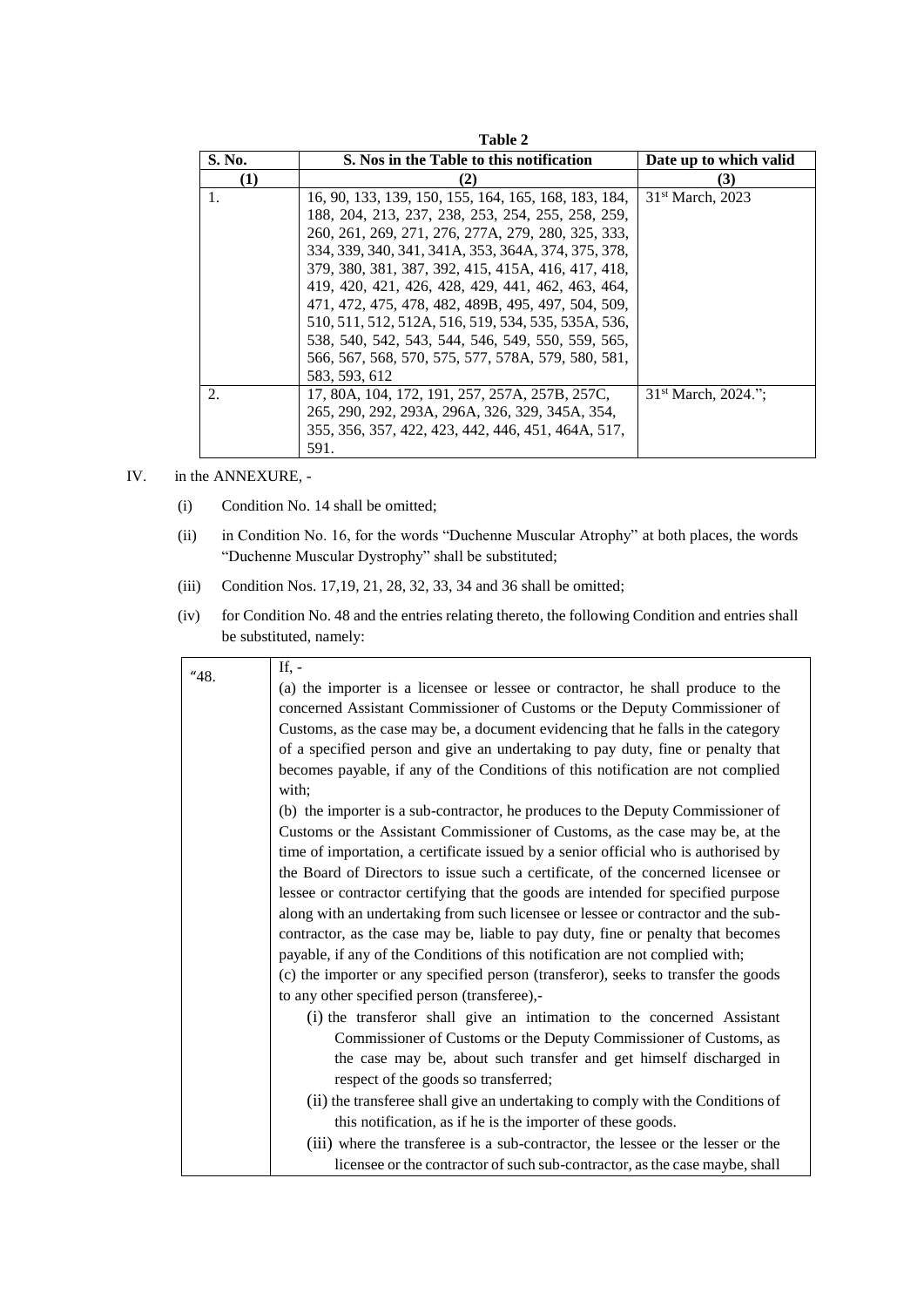| also give an additional undertaking to make himself liable to pay duty,<br>fine or penalty in case the sub-contractor fails to comply with the<br>Conditions of this notification;                                                                                                                                                                                                                     |
|--------------------------------------------------------------------------------------------------------------------------------------------------------------------------------------------------------------------------------------------------------------------------------------------------------------------------------------------------------------------------------------------------------|
| (d) the goods so imported are sought to be disposed after their use in unserviceable<br>form or as scrap, the importer or the transferee, as the case may be, shall dispose<br>of these goods, through MSTC, or any other Government agency, notified by the<br>Central Government for this purpose, by paying a duty at the rate of 7.5% of the<br>transaction value of such goods.                   |
| <b>Explanation.</b> For the purposes of this Condition, goods imported on or before the<br>1 <sup>st</sup> day of February, 2022, claiming concessional rate of duty, either under this<br>Condition or any preceding exemption for such goods, are to be disposed off on or<br>after 2 <sup>nd</sup> day of February, 2022, may be disposed off in accordance with clause (d)<br>of this Condition."; |

- (v) Condition Nos. 61, 73, 92, 93 and 94 shall be omitted;
- (vi) for Condition No. 108 and the entries relating thereto, the following Condition and entries shall be substituted, namely: -

| If the items manufactured using the imported goods are exported by the importer<br>$^{\circ}108.$<br>within six months of the date of the import of the said imported goods."; |
|--------------------------------------------------------------------------------------------------------------------------------------------------------------------------------|
|--------------------------------------------------------------------------------------------------------------------------------------------------------------------------------|

(vii) after Condition No. 109, the following Condition Nos. shall be inserted, namely: -

| " $110.$ | If, the importer produces before the Deputy Commissioner of Customs or the<br>Assistant Commissioner of Customs, as the case may be, a certificate issued<br>under Kimberley Process Certification Scheme (KPCS) certifying that the<br>imported goods are diamonds, not further worked than simply sawn.                                                                                                                               |
|----------|-----------------------------------------------------------------------------------------------------------------------------------------------------------------------------------------------------------------------------------------------------------------------------------------------------------------------------------------------------------------------------------------------------------------------------------------|
| 111.     | If the goods have been imported against contracts registered on or before $30th$<br>September, 2022 with the appropriate Custom House in compliance with the<br>Project Imports Regulations, 1986.                                                                                                                                                                                                                                      |
| 112.     | If the goods are imported by, $-$<br>(a) a Centre of Excellence listed in List 35; or<br>(b) any person or institution on recommendation of any Centre of<br>Excellence listed in List 35, certifying that the person (by name) for<br>whom the drugs or medicines are being imported, is suffering from a<br>rare disease (to be specified by name) and requires these drugs or<br>medicines for the treatment of said rare disease."; |

(viii) for List 1 and the entries relating thereto, the following list and entries shall be substituted, namely: -

## "**List 1 (See S. No. 104 of the Table)**

- (1) Acid Sodium Carbonate (Sodium bicarbonate)
- (2) Batter
- (3) Breadcrumbs
- (4) Citric Acid
- (5) Flavouring extracts, and sauces
- (6) Flavouring Oil
- (7) Food Colours
- (8) Food Enzymes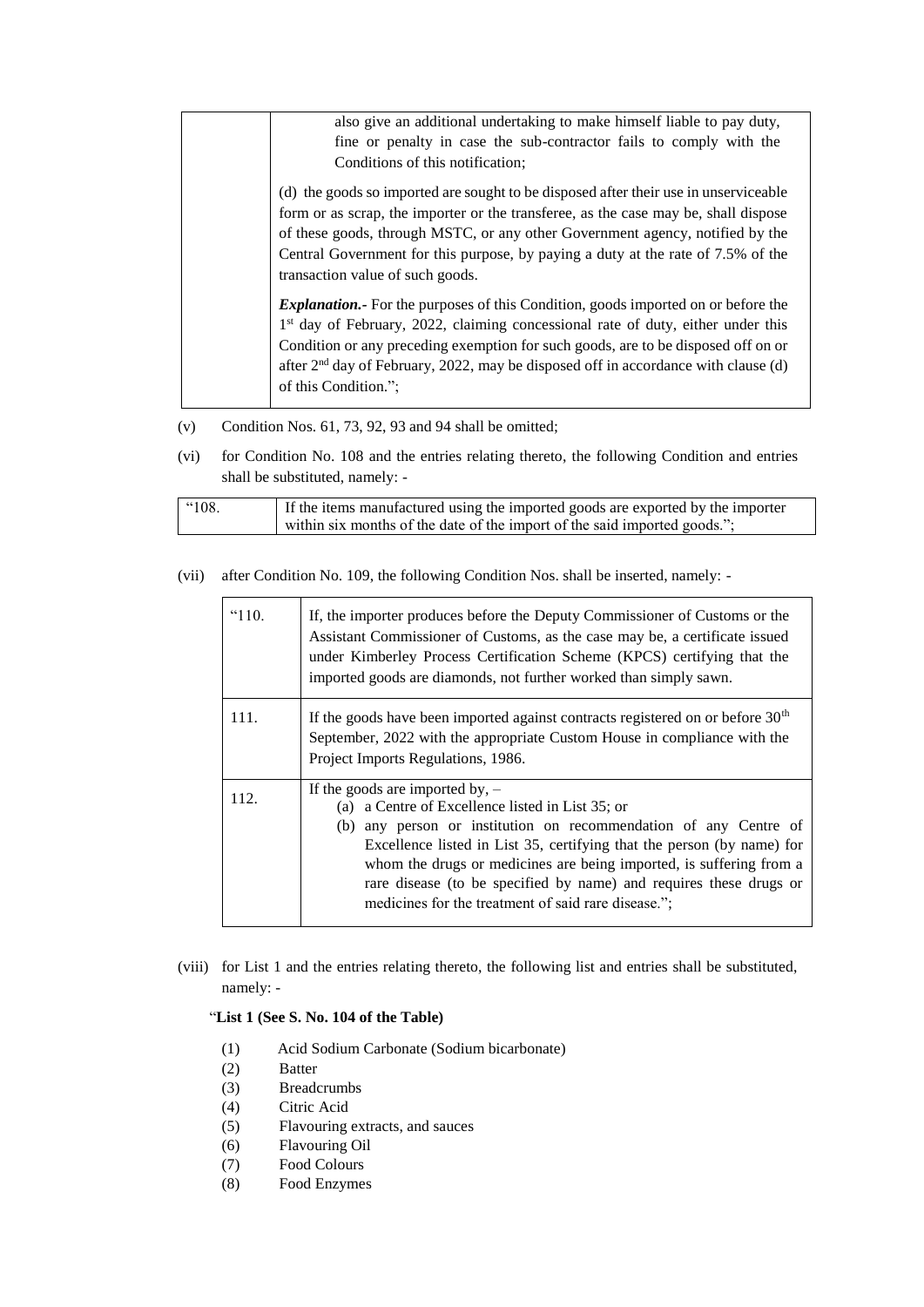- (9) Food Grade Phosphates
- (10) Food Marinates
- (11) Food Tenderizers
- (12) Natural Edible Gum
- (13) OTR Fresh Fish Bags (Oxygen Permeable)
- (14) Polypropylene box as per buyer's requirements
- (15) RFID label to tag on carton or box
- (16) Seasoning Salts/acids such as sodium carbonate, potassium hydrogen tartrate
- (17) Sodium Citrate
- (18) Solid board box as per buyer's requirements
- (19) Sorbitol
- (20) Starch (Wheat/non-wheat)/Pre-gelatinized Starch";
- (ix) in List 3,
	- (i) item numbers 3, 7, 8, 12, 22, 25, 27, 28, 30, 33, 38, 39, 43, 44, 49, 50, 53, 54, 61, 62, 68, 70, 80, 86, 88, 93, 97, 99, 102, 107, 109, 110, 115, 117, 121 and the entries relating thereto shall be omitted;
	- (ii) item number 95 and the entries relating thereto shall be omitted with effect from the 1<sup>st</sup> day of October, 2023;
	- (iii) after item number 122 and the entries relating thereto, the following entries shall be inserted with effect from the 2<sup>nd</sup> February, 2022, namely: -
		- "(123) Diagnostic Agent for detection of Hepatitis B antigen
		- (124) Diagnostic kits for detection of HIV antibodies

(125) Enzyme linked immune absorbent assay kits Elisa kits.";

- (x) in List 4, item numbers 1, 3, 4, 7, 8, 9, 13, 17, 18, 19, 26, 27, 28, 29, 30, 32, 37, 42, 45, 46, 50, 51, 58, 60, 61, 63, 71, 72, 73, 74, 76, 77, 78, 81, 89, 91, 98, 99, 110 and the entries relating thereto shall be omitted;
- (xi) List 7 shall be omitted;
- (xii) in List 10, item numbers 1, 2, 3, 4, 5, 6, 7, 8, 9, 10, 11, 18, 19 and the entries relating thereto shall be omitted with effect from the 1<sup>st</sup> day of April, 2022;
- (xiii) in List 11, in item number 4, sub-item numbers (b), (c), (e), (f) and the entries relating thereto shall be omitted with effect from the 1<sup>st</sup> day of April, 2022;
- (xiv) in List 13, item numbers  $3, 5, 7, 8, 10, 17, 22, 23, 24, 25, 26$  and the entries relating thereto shall be omitted with effect from the 1<sup>st</sup> day of April, 2022;
- (xv) Lists 17, 18 and 23 shall be omitted;
- (xvi) in List 25, item numbers 1, 3 and the entries relating thereto shall be omitted with effect from the 1 st day of April, 2022;
- (xvii) for List 33 and the entries relating thereto, the following List and entries shall be substituted, namely:-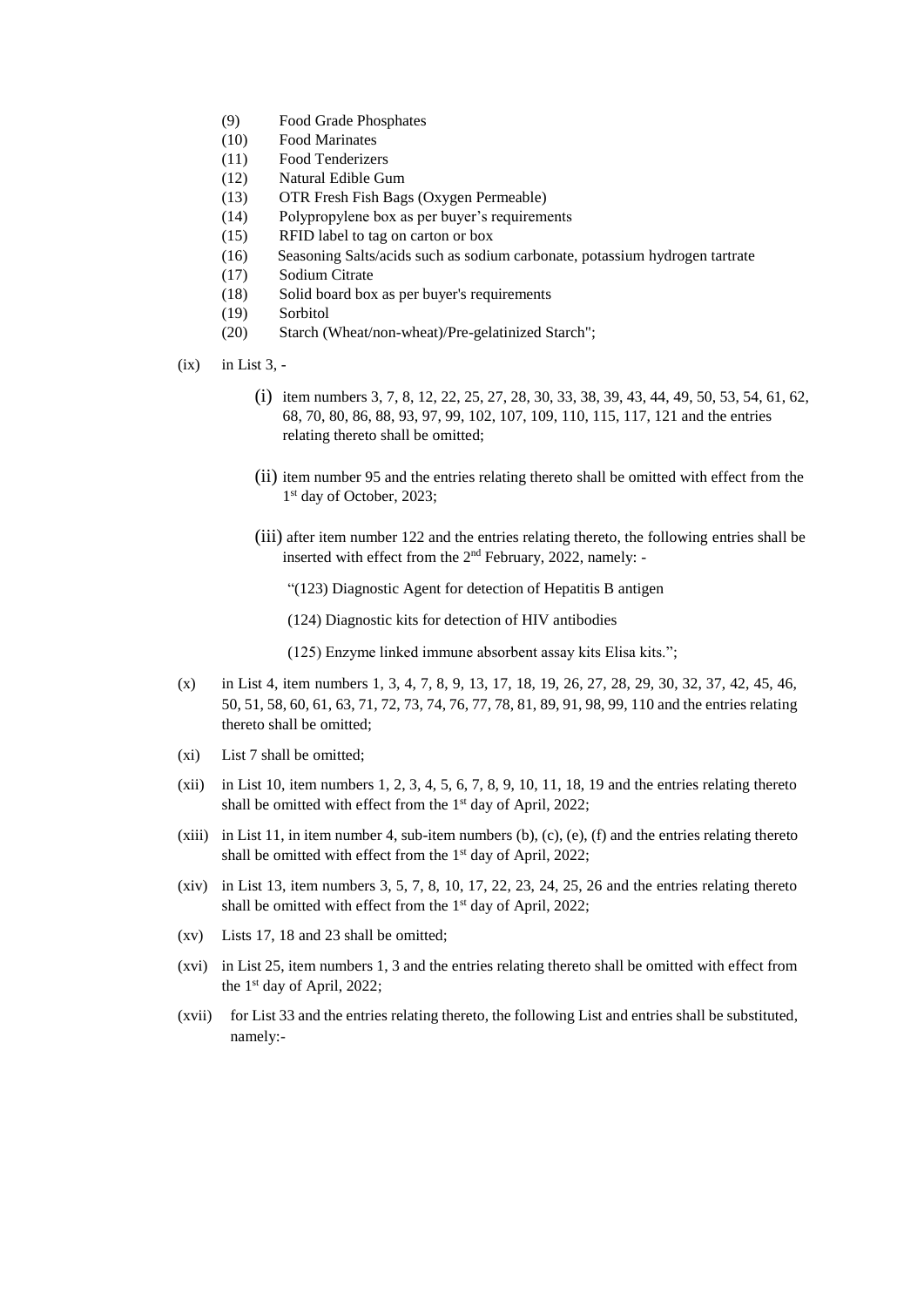"**List 33 (See S. No. 404 of the Table)**

| S. No | <b>Heading/Tariff</b>                      |                                                                                                                                                                                                                                                                                                                                                                                                                                                                              |
|-------|--------------------------------------------|------------------------------------------------------------------------------------------------------------------------------------------------------------------------------------------------------------------------------------------------------------------------------------------------------------------------------------------------------------------------------------------------------------------------------------------------------------------------------|
|       | <b>Item</b>                                | <b>Description</b>                                                                                                                                                                                                                                                                                                                                                                                                                                                           |
| (1)   | (2)                                        | (3)                                                                                                                                                                                                                                                                                                                                                                                                                                                                          |
| 1.    | 7304                                       | Premium/Chrome Casing pipes and Tubing's along with<br>i.<br>accessories, connections, crossovers, couplings<br>Sub-sea pipelines including weight coating and wrapping-<br>ii.<br>API 5L (American Petroleum Institute) Line Pipe complying<br>requirement of Annexure-J and Annexure-H of API list                                                                                                                                                                         |
| 2.    | 8207                                       | Drilling bits for earth boring and rock drilling tools                                                                                                                                                                                                                                                                                                                                                                                                                       |
| 3.    | 8413 or 8414                               | Equipment like water injection, Gas turbine, sub-surface pumps and<br>all type of Compressor for process and production platforms and sub-<br>surface pumps and sucker rod pumps, High pressure Valves                                                                                                                                                                                                                                                                       |
| 4.    | 8430                                       | Oil and Gas Rigs (Onshore) Petroleum and Gas well Drilling<br>Machinery and Equipment/Units for specialised services for Offshore<br>and Onshore petroleum operations                                                                                                                                                                                                                                                                                                        |
| 5.    | 8475                                       | <b>High Temp Valve</b>                                                                                                                                                                                                                                                                                                                                                                                                                                                       |
| 6.    | 85311090                                   | Fire prevention signalling apparatus                                                                                                                                                                                                                                                                                                                                                                                                                                         |
| 7.    | 87053000                                   | Fire fighting vehicles                                                                                                                                                                                                                                                                                                                                                                                                                                                       |
| 8.    | 8905                                       | Oil and Gas Rigs (Offshore), Process and Production<br>i.<br>Platforms and Marine Vessels and Barges<br>Equipment for Oil and Gas Rigs and Specialised Services,<br>ii.<br>Light Vessels, dredges, floating cranes and other vessels, the<br>navigability of which is subsidiary to their main function;<br>floating docs; Floating and submersible drilling or<br>production platforms - Mooring ropes, Chains, Shackles,<br>Coupling Marines hoses and connected equipment |
| 9.    | 8906 90 00                                 | Life Boats, Survival craft, Life craft, Vessel for Pollution control                                                                                                                                                                                                                                                                                                                                                                                                         |
| 10.   | 8907                                       | Oil tanker to be used for oil storage and connected equipment, other<br>floating structures (for example rafts, tanks, coffer dams, Llanding<br>stages, buoys and beacons)                                                                                                                                                                                                                                                                                                   |
| 11.   | 9015                                       | Geological and Geophysical Equipment, Logging Units, Survey<br>Vessel required for petroleum operations                                                                                                                                                                                                                                                                                                                                                                      |
| 12.   | 90200000                                   | Breathing appliances and gas masks                                                                                                                                                                                                                                                                                                                                                                                                                                           |
| 13.   | 90301000                                   | Fire and gas detection equipment including $H_2S$ monitoring<br>equipment                                                                                                                                                                                                                                                                                                                                                                                                    |
| 14.   | 2710<br>3811<br>3824<br>3905<br>3104 20 00 | Oilfield chemicals namely Potassium Formate, Hollow Glass Sphere<br>Aqueous Film<br>Forming<br>Foam<br>Grade-IV,<br>6%<br>US Mil<br>Glutaraldehyde, Hydroxymethyl Phosphonium Sulphate, Ammonium<br>Persulphate, Demulsifier Low Temperature, Potassium Chloride,<br>Partially Hydrolysed Poly Acrylamide, Xanthum Gum polymer and<br>Oil and Gas wells specific Cement Additives                                                                                            |
| 15.   | 73, 84, 85, 87,<br>89 and 90               | Spares and accessories for the parts specified at S. No. 3, 4, 7, 8, 9,<br>10, 11 and 13.";                                                                                                                                                                                                                                                                                                                                                                                  |